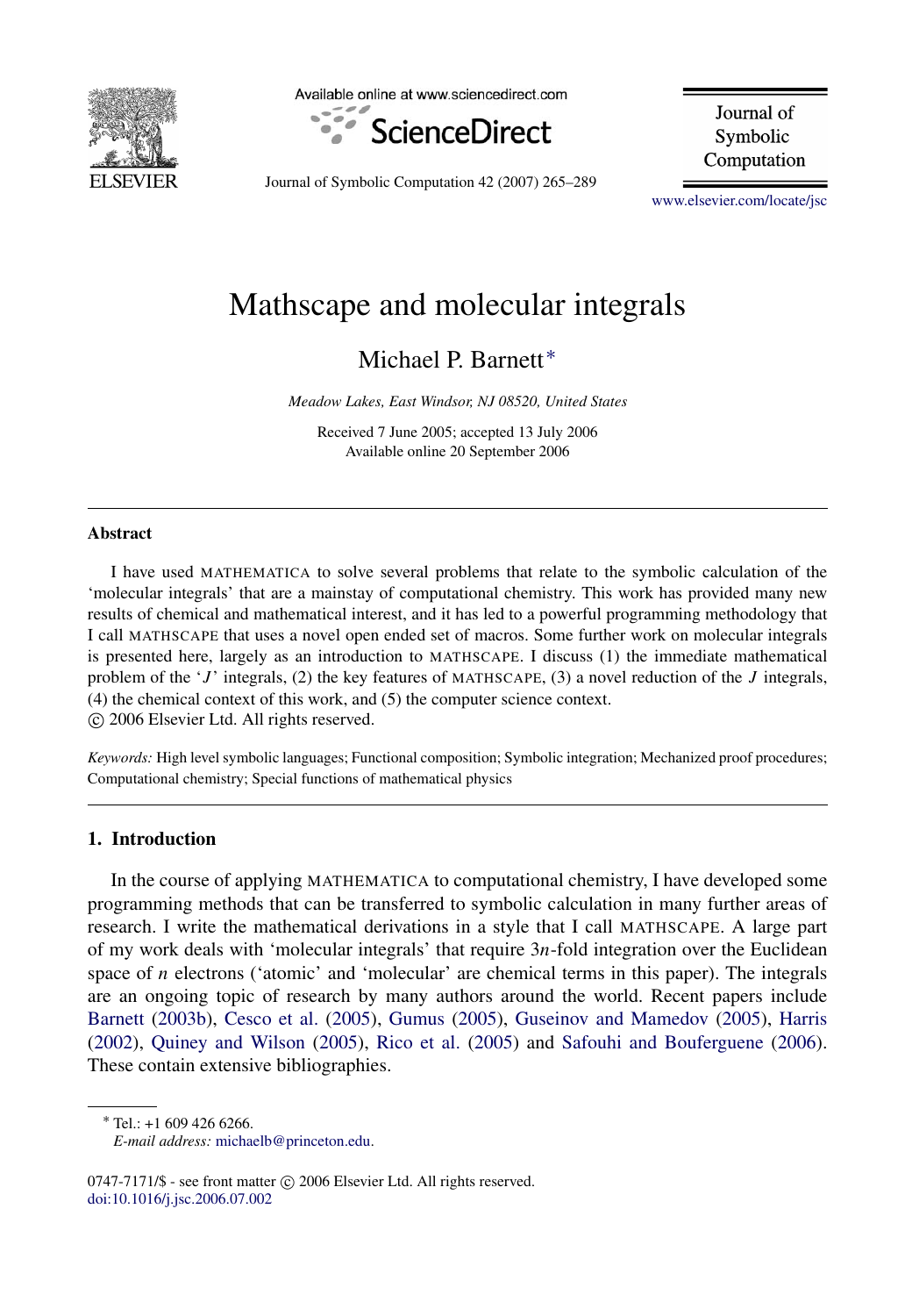My reasons for developing the MATHSCAPE style are discussed in Section [2](#page-1-0) and its principles are listed in Section [3.](#page-2-0) Then these are explained in Sections [4–](#page-5-0)[6](#page-13-0) using pieces of some scripts that evaluate 'overlap integrals' symbolically. These are molecular integrals that relate to a system of two nuclei and a single electron. The mathematical problem is stated in Section [4](#page-5-0) together with a set of algorithms to deal with it. These use ellipsoidal coordinates and feed directly into the built-in integration resources of MATHEMATICA and other symbolic calculation platforms. Most of my past work on molecular integrals has used polar coordinates and the 'molecular  $\zeta$ functions' that I introduced in [Barnett and Coulson](#page-24-8) [\(1951\)](#page-24-8) and discussed most recently in [Barnett](#page-24-0) [\(2003b\)](#page-24-0). These are needed for several kinds of molecular integral that are beyond the scope of the ellipsoidal coordinate method. This paper contains new material on integration in ellipsoidal coordinates, which is easier to explain for integrals that it covers than the  $\zeta$ -function method.

Several MATHSCAPE scripts that are used in the symbolic calculation of the overlap integrals are explained in Sections [5](#page-9-0) and [6.](#page-13-0) Some further background of the molecular integral problem is given in Section [7.](#page-21-0) The work is put in a broader computer science context, particularly in relation to THEOREMA, in Section [8.](#page-22-0)

Further details of the calculations reported here are on [http://www.princeton.edu/](http://www.princeton.edu/~allengrp/ms/mmi)∼[allengrp/](http://www.princeton.edu/~allengrp/ms/mmi) [ms/mmi.](http://www.princeton.edu/~allengrp/ms/mmi)

#### <span id="page-1-0"></span>2. Reasons for mathscape

In the course of over 50 years of intermittent work on molecular integrals, starting in 1948, I handwrote, typed and proofread dozens of accounts of the derivations that contained different notations and different amounts of detail for numerous papers and reports (see *e.g.* [Barnett](#page-23-0) [\(1963\)](#page-23-0) and [Barnett and Coulson](#page-24-8) [\(1951\)](#page-24-8)). In 1990, MATHEMATICA presented an opportunity to reconstruct all the derivations in machine readable files that could be adapted mechanically for variant needs without ever writing or typing any of the hundreds of definitions and intermediate steps and final results by hand again. This was a major motivation for the MATHSCAPE style. It has paid off on several occasions when I found, after coding the construction of a long sequence of formulas, that I needed to redefine the objects in some of the early steps of a derivation, and I was able to make the systematic variations with mechanical ease.

Another motivation came from my early experience of numerical computation. I was strongly influenced in the 1950s by leading makers of numerical tables, who placed paramount emphasis on the possibility of transcription errors and the necessity for checks. Years of experience of numerical computations gave continuing reinforcement of this need. So did my early encounters with MATHEMATICA — among other surprises this factored  $xy/2$  into  $x$ ,  $y$  and  $1/4$ . Symbolic calculation software has improved since then, but I continue to make mistakes and the need to check remains. Although this need is rarely mentioned, other authors consider it essential, too [\(Gracey,](#page-24-9) [1998;](#page-24-9) [Wang and Kuppermann,](#page-24-10) [2006\)](#page-24-10).

I was first alerted to the prospect of symbolic calculation by S.F. Boys in the 1950s. He programmed the EDSAC computer to manipulate arrays of coefficients that represent molecular integrals containing Gaussian factors e<sup>-kr2</sup> in the integrands. I applied array manipulation and syntactic methods to specialized symbolic calculations in the 1960s. Then, in the early 1990s, I began to reconstruct all the formulas that I had developed for work on molecular integrals that had not been superceded. In this project, I aimed:

- 1. to type as few mathematical identities as practical;
- 2. to validate these by tabulating special cases that were easy to check;
- 3. never to type a formula that could be obtained from formulas already in the files;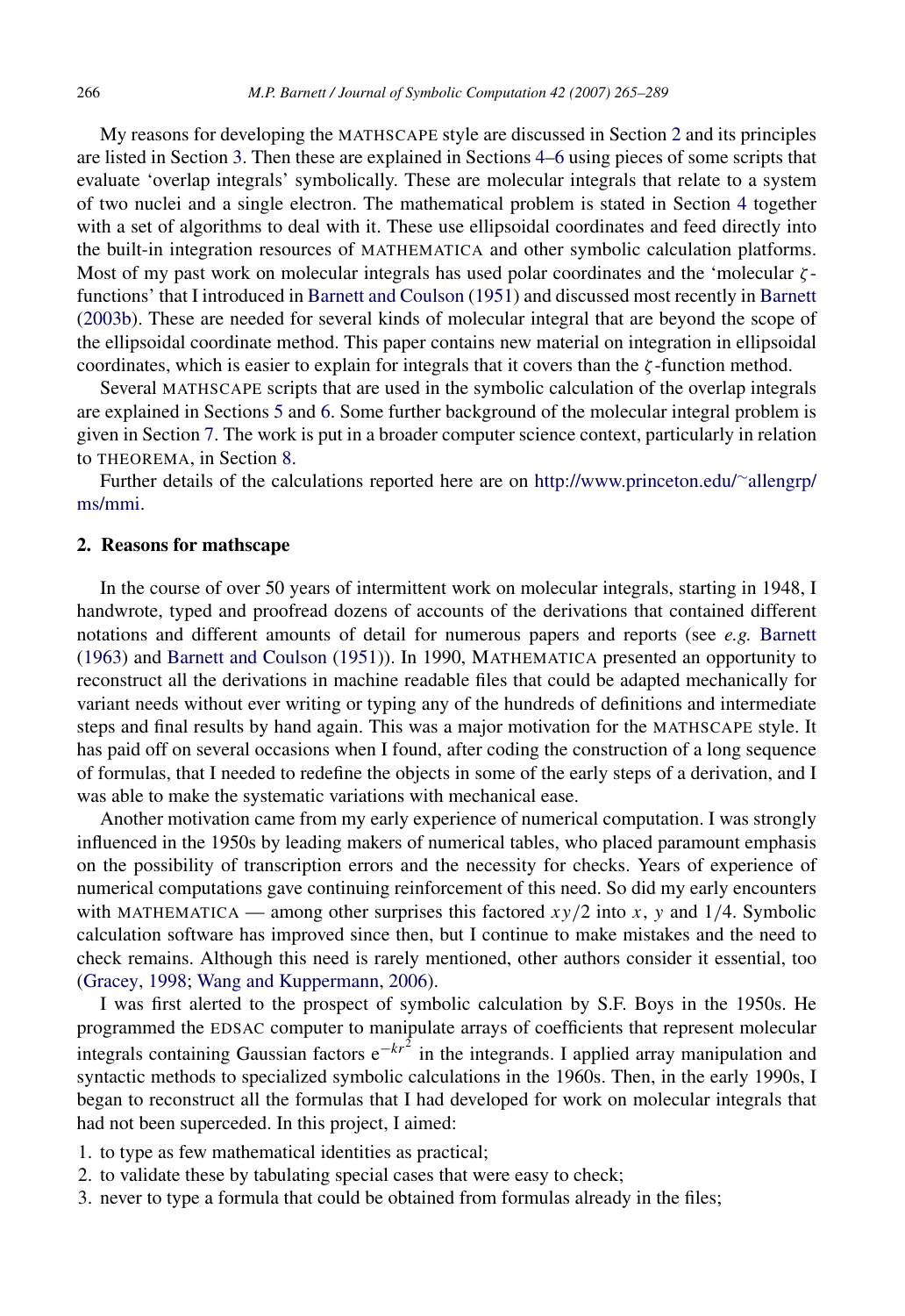4. to rederive results that were in the literature and to check for agreement, before going on to results that could not be derived by hand.

This had several benefits:

- 1. it reduced the incidence of errors I continued to make mistakes that checking detected, but these were less frequent than when I typed elementary formulas from memory and constructed 'obvious' transpositions in my head;
- 2. it brought a variety of software needs to light;
- 3. it brought mathematical details to light that had been glossed over previously, in some cases causing errors;
- 4. it identified elementary processes involved in mathematical reasoning.

I started to work this way as a matter of convenience, without a systematic methodology in mind. But as time progressed, I found that I had fallen into a programming style that used certain constructions and clichés repeatedly, and I started to write short scripts to encapsulate these. After a couple of years, I organized these scripts in a MATHEMATICA package called bilo and reported this [\(Barnett,](#page-23-1) [1993;](#page-23-1) [Barnett and Perry,](#page-24-11) [1994a\)](#page-24-11). I have supplemented the package with further files for successive projects since then. These can be downloaded from my website www.princeton.edu/~allengrp/ms. I provided a typesetting interface and called the entire body of material MATHSCAPE [\(Barnett,](#page-23-2) [1998a;](#page-23-2) [Barnett and Perry,](#page-24-12) [1994b\)](#page-24-12). The typesetting is entirely subordinate, however, to the mathematical manipulation that MATHSCAPE supports.

# <span id="page-2-0"></span>3. Mathscape principles

MATHSCAPE scripts are strongly mnemonic. The following general principles, conventions and notations provide the framework for an open ended collection of representations and functions, and give the basic information needed to read and to modify MATHSCAPE scripts.

P1. Mathematica platform: MATHSCAPE scripts are written in the MATHEMATICA language and run in MATHEMATICA sessions. MATHSCAPE makes particular use of certain features of MATHEMATICA and it facilitates the use of the full repertoire of MATHEMATICA functions.

P2. Postfix notation: MATHSCAPE scripts make heavy use of the MATHEMATICA postfix notation  $x$  // *f* for the function *f* of argument *x*, that is usually typeset as  $f(x)$ .

**P3. Composition:** The pipe operation: *x* // pipe  $[a_1, a_2, \ldots, a_n]$  constructs *x* //  $\bar{a}_1$  //  $\bar{a}_2$ ...//  $\bar{a}_n$  where *s* //  $\bar{a}$  is

- 1. *s* // *a*, when *a* is a unary function that is not of the form  $b^{\ell}$ ;
- 2.  $s / .u \rightarrow v$ , when *a* is the replacement  $u \rightarrow v$ ;
- 3. *s* //  $\bar{b}$  //  $\bar{b}^{\ell-1}$ , when *a* has the form  $b^{\ell}$  and  $\ell$  is an explicit integer greater than 1;
- 4. *s* //  $\bar{b}$  when *a* has the form  $\bar{b}^1$ ;
- 5. FixedPoint  $[b, a]$  (see [Wolfram](#page-24-13) [\(2003\)](#page-24-13)), when  $a$  has the form  $b^{\text{infinity}}$ ;
- 6. *s* // pipe  $[\alpha_1, \ldots, \alpha_m]$ , when *a* is the list  $\{\alpha_1, \ldots, \alpha_m\}$ .

P4. Unary wrappers: MATHSCAPE wraps many binary MATHEMATICA functions in Curry style,  $e.g.$  Collect [s,u] as collect [u] [s] and Take [s, $\{m,n\}$ ] as take [ $\{m,n\}$ ] [s].

P5. Targeting: This focuses action on a piece (or *n*-tuple of pieces) of an expression. The name of a targeting function begins with the word to. Many of the targeting functions wrap the built-in MATHEMATICA MapAt function, but they are much easier to read. Also, the repertoire is very easy to extend. The names of the main kinds of targeting function are as follows: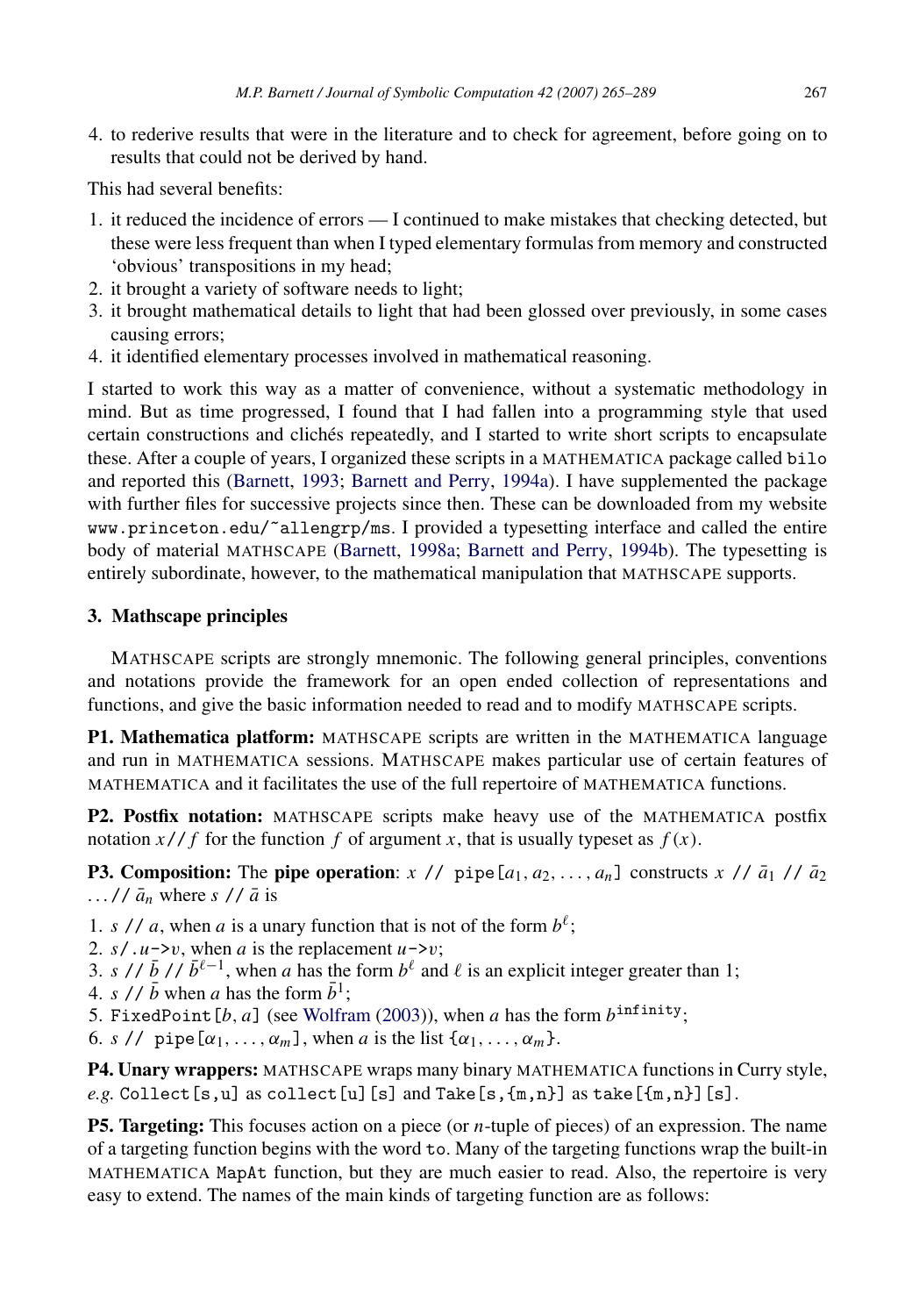1. toTheLhs, toTheRhs, toTheIntegrand, toTheSummand, toTheDerivative, toTheIntegral, toTheSum, toTheCos, toTheExp, toBothSides and other functions that refer to a piece of an expression, or a pair of pieces, by a coalesced phrase containing a recognizable name. A name that begins toThe implies that the target is unique. The first occurrence is selected if the target is not unique. The full form of a targeting expression is:  $s$  // to  $\cdots$  [ $a_1, a_2, \ldots, a_n$ ]. This converts each targeted piece *t* in *s* to *t* // pipe $[a_1, a_2, \ldots, a_n]$  *in situ*.

2. toThe [v]. This targets the first or only subexpression which matches v or  $v$  [...]. v may be a pattern. The function is extremely versatile.

3. toEachElement, toEachFactor, toEachTerm and other functions that refer to all the pieces with a particular role. Each toThe... function is paralleled by a toEach... function. The initial effects are independent, *e.g.* a+b//toEachTerm[f] gives f[a]+f[b], but these may produce subexpressions that MATHEMATICA combines automatically. The pieces are modified consecutively from right to left. This is significant, *e.g.* in line (\* 42 \*) of op[Jnaf] in Section [6.1.](#page-13-1)

4. toTheArgumentOfThe[*u*], toTheCoefficientOfThe[*u*] and other functions that target by context.

5. toElements[{*cursors*}], toFactor[*predicate*], and other functions with names of the form  $\text{to} \cdot \cdot \cdot$  [*qualifier*], where the qualifier is either a cursor list or a predicate or both, and illustrative predicates include containing[*u*], innermost and *ad hoc* truth functions of the targeted expression, expressed in Function notation.

6. collectivelyToTerms[*cursorList*] and corresponding functions for factors and list elements. These combine a set of subexpressions. For example: (a+b+c+d) // collectivelyToTerms[{1,2,3}][f] gives f[a,b,c]+d.

P6. Eqn objects: Equations and identities comprise the bulk of mathematical discourse throughout the natural sciences. For well over 100 years, equations have been labelled for reference in such discourse. Accordingly, the assignment eqn  $(id] = (u == v)$  in a MATHSCAPE session makes *id* refer to the equation  $u == v$  in certain contexts that are described next.

P7. Implicit rule formation — literal: The objects with the heads that begin brule are replacement rules that are evaluated automatically as follows:

- 1. bruleFor $[u == v]$  has the value  $u \rightarrow v$ .
- 2. bruleFor  $[\{u_1 == v_1, u_2 == v_2, ...\}]$  has the value  $\{u_1 \lambda v_1, u_2 \lambda v_2, ...\}$ .
- 3. brule[*id*] has the value of bruleFor[eqn[*id*]].
- 4. bruleReverseFor $[u == v]$  has the value  $v \rightarrow u$ .
- 5. bruleReverseFor $[\{u_1 = v_1, u_2 = v_2, ...\}]$  has the value  $\{v_1 > u_1, v_2 > u_2, ...\}$ .
- 6. bruleReverse[*id*] has the value of bruleReverseFor[eqn[*id*]].

**P8. Implicit rule formation — generic:** The objects with the heads that begin grule are **pattern** replacement rules that are evaluated automatically as follows:

- 1. gruleFor  $\left[u == v\right]$  has the value  $\hat{u}$  : >v, where the pattern symbol \_ is attached to each variable in  $u$  to form  $\hat{u}$ .
- 2. grule[*id*] has the value of gruleFor[eqn[*id*]].
- 3. gruleReverseFor $[id]$ has the value  $\hat{v}$ : >*u*.
- 4. gruleReverse[*id*] has the value of gruleReverseFor[eqn[*id*]].
- 5. the grule object of a list is the list of grule objects of the members.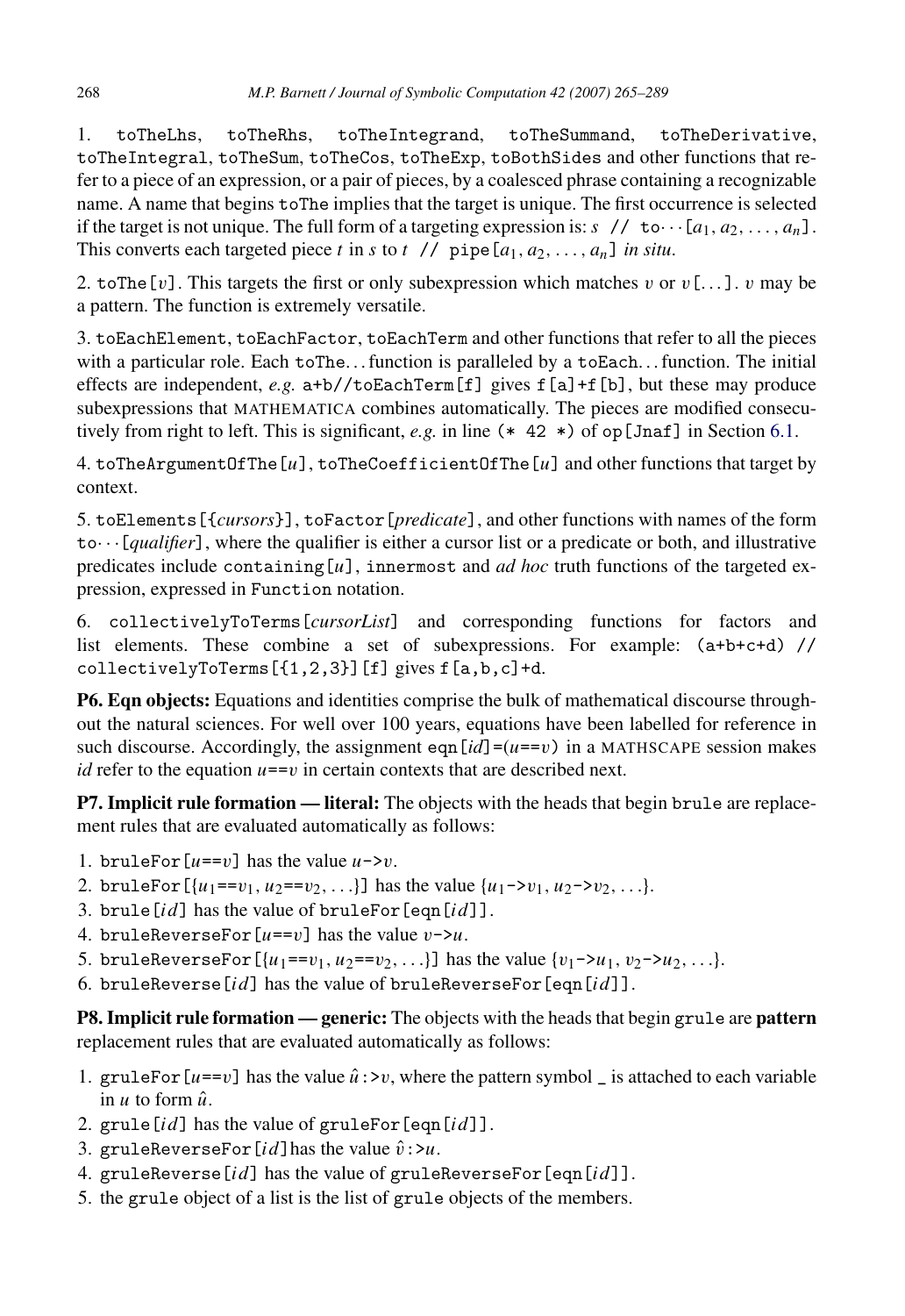For consistency of notation, a statement grule  $\left[id\right]=\hat{u}$ :  $\nu$  is used at times to introduce a pattern replacement directly, in the absence of a supporting eqn[ $id$ ], *e.g.* when  $\hat{u}$  is conditionalized. The pattern type is changed by a function with usage illustrated by changeRule[x\_][x\_.] that changes  $x_$  to  $x_$ . (which connotes optional presence).

P9. Latentized action: MATHSCAPE wraps many MATHEMATICA keywords in names that begin in lower case or end in \$ to suppress the properties that MATHEMATICA provides automatically. For example, sqrt, exp, sin, pi, infinity and D\$ wrap Sqrt, Exp, Sin, Pi, Infinity and D, respectively. useElementary, useBuiltinIntegrate and other functions with similar mnemonic names replace the MATHSCAPE names by the MATHEMATICA names that provide the built-in properties when needed. disuseElementary and related functions perform the inverse operations.

**P10. Range qualified operators:**  $\sum_{i=j}^{k} (s_i)$  and  $\int_{x=a}^{b} s(x) dx$  are written sum[i,j,k][s[i]] and integral  $[x, a, b]$  [s]. Multiple sums and integrals are usually nested, as in integral  $[x, a, b]$  [integral  $[y, c, d]$  [s]]. Similar notations are used for path and other integrals, and for indexed products, arrays and other aggregates.

P11. Reindexing: reindex changes the index of sums and other aggregates.

P12. Range splitting: splitTheRange splits sums, other aggregates and integrals at a specified point in the range of indexing or integration.

P13. Range joining: joinTheRanges has the converse effect.

P14. Range extension and expansion: leftExpand and rightExpand split the low and high order elements out of a sum or other indexed aggregate; leftExtend and rightExtend decrease and increase the range of the index; all with appropriate compensatory action. Also, fullExpand converts a sum or a prod to an explicit Plus or Times when the range is an explicit integer.

P15. Distribution of aggregates: expandAndDistribute expands a summand or integrand and distributes the operation across all the terms that result.

P16. Operand inclusion and exclusion: moveCoefficientRight moves the multiplier of a sum (integral) into the summand (integrand).

moveCoefficientLeft moves the factors in a summand (integrand) that are independent of the summation index (variable of integration) to precede the sum (integral).

P17. Elementary algebraic operations: factor removes factors that are common to the factor lists of successive terms in a Plus. factor0ut[*c*] converts  $(x_1 + \cdots + x_n)$  to  $c *$  $(x_1/c + \cdots + x_n/c)$  when  $c \neq -1$ . factor0ut [-1] factors out Hold [-1]. This is needed because MATHEMATICA automatically restructures *e.g.*  $-(n + 1)$  to  $(-n - 1)$ . distribution moves selected factors of a Times onto selected terms of another factor that is a Plus. Several collect. . . functions collect on powers, heads and arguments. Other functions perform elementary transpositions. solveLinear [w]  $[u=-v]$  solves the equation  $u=-v$  that is linear in the subexpression  $w$ . Several built-in MATHEMATICA functions for elementary algebraic processes embody powerful algorithms, but these do not address quite a few practical needs that are relatively mundane.

P18. Compensatory operations: these include

```
a // multiplyAndDivideBy[b] -> a b/HoldForm[b],
a // divideAndMultiplyBy[b] -> a HoldForm[b]/b,
a // addAndSubtract[b] -> a+b-HoldForm[b],
a // subtractAndAdd[b] a-b+HoldForm[b].
```
P19. Integration: several functions (i) support integration by parts and by change of variable that are specified in convenient ways, and (ii) change the order of integration in multiple integrals where inner limits depend on outer variables.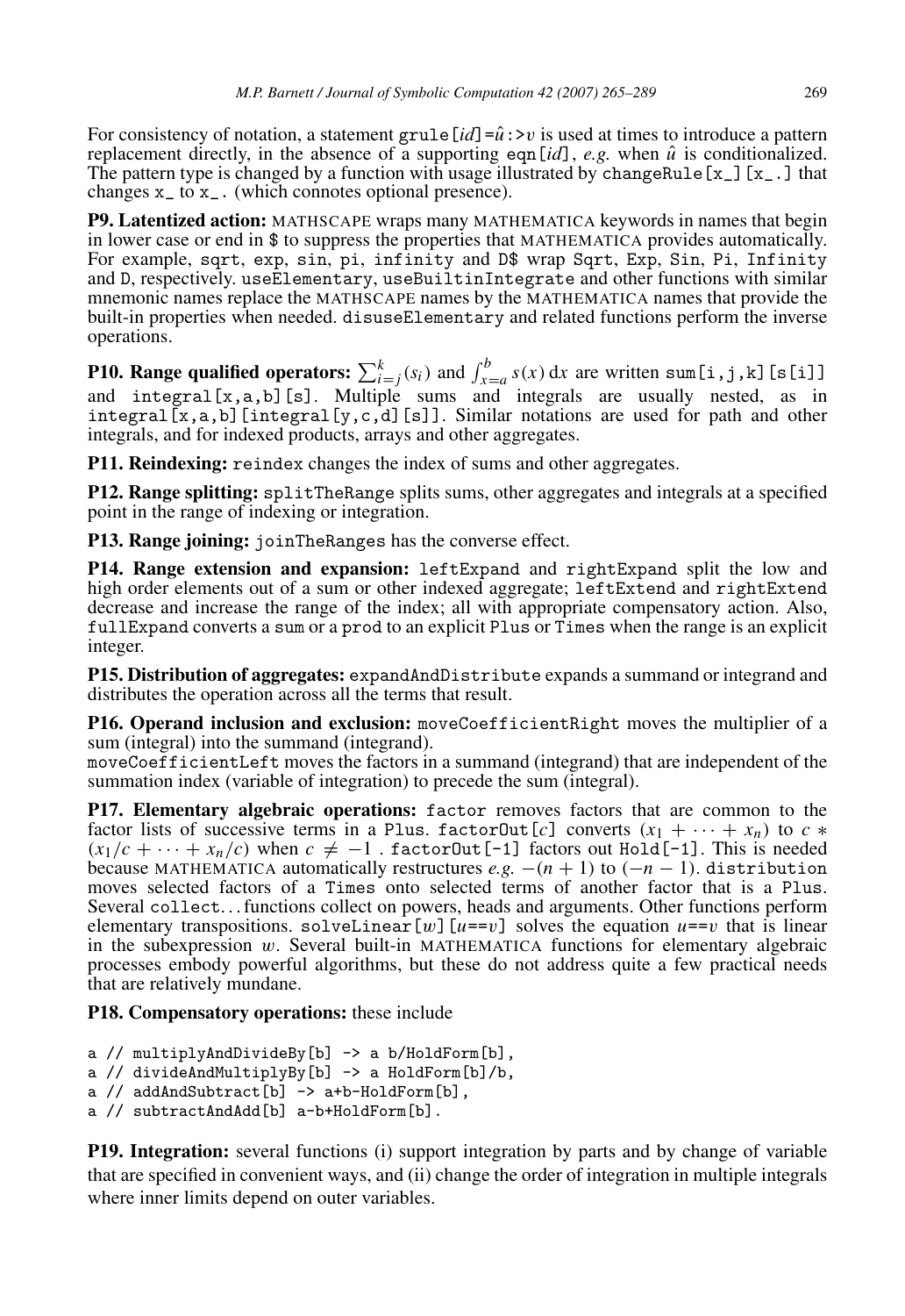<span id="page-5-1"></span>

P20. Commutation: several functions and grules commute the linear operators of summation, integration, differentiation and limit formation.

P21. Assumptions and conditionality: these are supported by simple notations and functions that propagate assumptions into a conditional expression and resolve the conditions accordingly. Often, I write a predicate as is[*property*][*object*], *e.g.* is[even][n] and provide grules to compute the truths of these expressions, *e.g.* is [odd]  $[n+m+2q]$  from the truths of is [odd]  $[n]$ , is[odd][m] and is[integer][q].

P22. Local names: to make scripts more readable, local names are introduced trivially as wrappers for the functions described above. For example, the function defined by  $to$  The PlusContaining  $[z_+]$  := to [Plus] [containing  $[z]$ ] is used in the script following [\(40\)](#page-11-0).

P23. Unconventional objects: on several occasions, an analysis of the reasoning applied to a problem has been formalized in some syntactically well formed expressions that do not correspond to conventional mathematical notations. A simple tactic to capture and modify pipe expressions is illustrated at the end of Section [5.](#page-9-0) Whilst this is the essence of *n*-th order logic, I have not seen it formalized in work on special functions. A way to convert a very long equation to an abbreviated form that contains names in place of lengthy subexpressions, with accompanying equations that associate the names with these, is given at the end of Section [6.2.](#page-17-0) pipe representations of flow diagrams that support mechanized optimization are discussed in [Barnett](#page-24-0) [\(2003b\)](#page-24-0). These are mentioned, in large part, to prompt readers to develop further novel objects to facilitate mechanized mathematical reasoning.

#### <span id="page-5-0"></span>4. The *J* integrals

The overlap integrals are linear combinations of certain '*J* ' integrals that involve the geometrical parameters shown in [Fig.](#page-5-1) [1.](#page-5-1) These relate to a system of three points *A*, *B* and *P*. I refer to these, respectively, as two fixed atomic nuclei and an electron that moves through space. This does not lose mathematical generality.

<span id="page-5-2"></span>The internuclear distance  $AB$  is denoted by  $\rho$  and the distances of the electron from the nuclei by  $r_a$  and  $r_b$ . The angles subtended at *A* and *B* by *BP* and *AP* are denoted by  $\theta_a$  and  $\theta_b$ . The out-of-plane coordinate is the azimuth  $\phi$ , measured counterclockwise around the polar axis *AB* from the plane of the paper. The general form of the *J* integral is: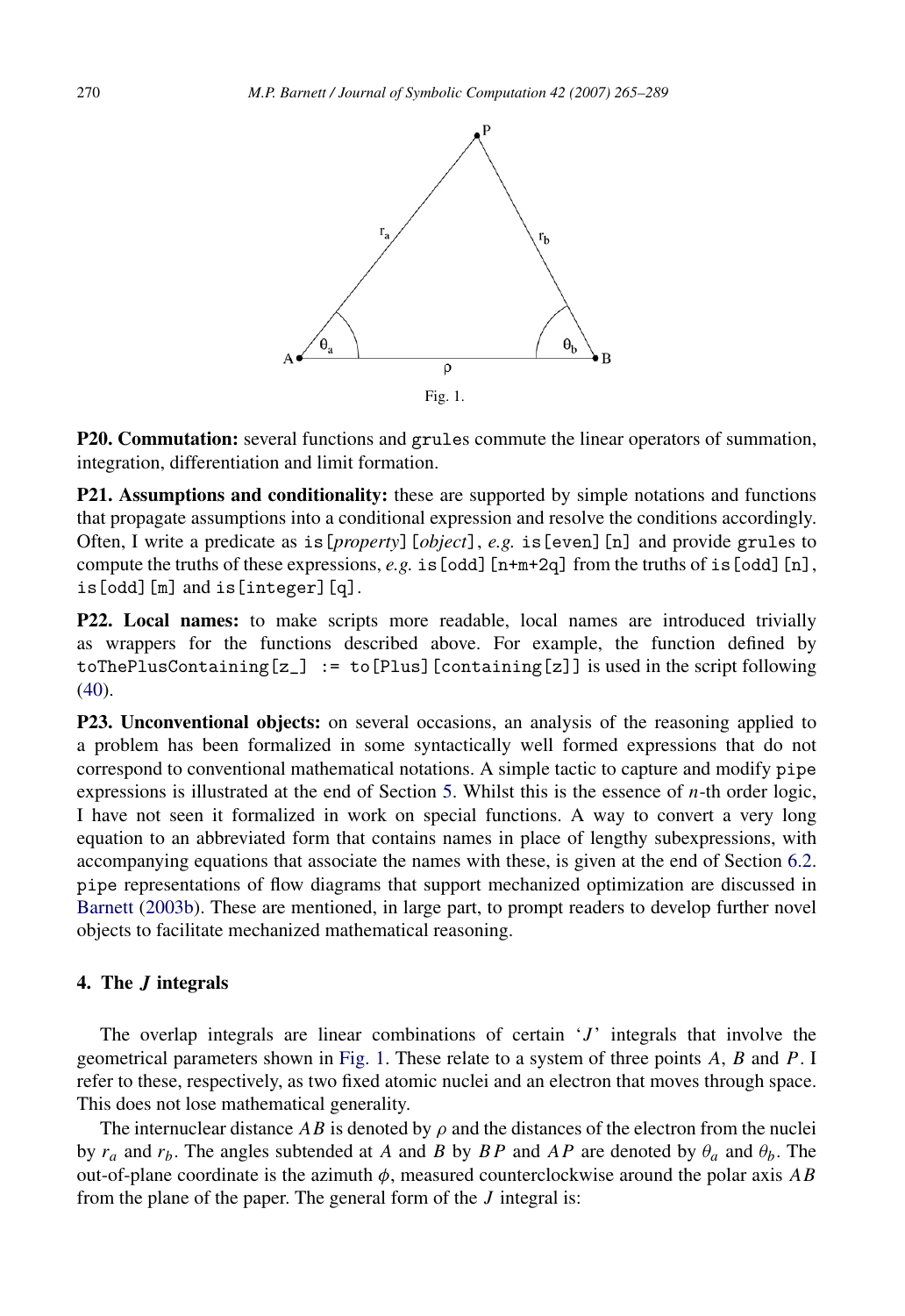*M.P. Barnett / Journal of Symbolic Computation 42 (2007) 265–289* 271

$$
J_{n_a, m_a, \ell_a, n_b, m_b, \ell_b}(\alpha, \beta, \rho) = \int_{\mathbb{R}^3} e^{-\alpha r_a} e^{-\beta r_b} r_a^{n_a} r_b^{n_b} \cos^{m_a} \theta_a \cos^{m_b} \theta_b \sin^{\ell_a} \theta_a \sin^{\ell_b} \theta_b dV,
$$
\n(1)

where:

<span id="page-6-4"></span>
$$
n_b \ge \ell_b + m_b - 1, \quad n_a > \ell_a + m_a - 1, \quad \ell_a + \ell_b \text{ is even.} \tag{2}
$$

The arguments  $(\alpha, \beta, \rho)$  are implied, when omitted. The symbol dV denotes the space element of the Euclidean space  $\mathbb{R}^3$  of the electron. The closed formulas consist of exponentials and polynomials when  $n_a \geq \ell_a + m_a$  and, additionally, exponential integrals and logarithms when  $n_a = \ell_a + m_a - 1$ . The first case provides enough examples for present purposes. Formulas for about 50 *J*s with  $n_a + n_b \leq 3$  were constructed manually by Charles Coulson in the early 1940s [\(Coulson,](#page-24-14) [1942\)](#page-24-14). He was my thesis advisor a few years later, and I think that he originated the idea of using ellipsoidal coordinates for these integrals. In Section [6.3,](#page-18-0) I derive a general formula that covers the *J*s with  $n_a \geq \ell_a + m_a$ . This has not been done before. It would have been impossible (and unusable) a few years ago. My work with MATHEMATICA has shown that the *J* s in [Coulson](#page-24-14) [\(1942\)](#page-24-14) contain errors and that the numerical values of overlap integrals which were computed electronically by several authors contain errors, too. The most serious is the value that rounds to  $-5 \times 10^{-8}$  in Öztekin et al. [\(2001\)](#page-24-15). My rounded value for this integral is  $-8 \times 10^{-78}$  [\(Barnett,](#page-24-16) [2002\)](#page-24-16). I computed this by a scheme that involves a hierarchy of closed formulas, using unrestricted precision arithmetic. This particular integral is a linear combination of *J*s with  $n_a = n_b = 75$ ,  $\ell_a = 0, 2, ..., 30$ ,  $\ell_b = 0, 2, ..., 20$ . The results in the present paper agree completely with my results in [Barnett](#page-24-16) [\(2002\)](#page-24-16). The new formulas in Section [6](#page-13-0) avoid the recursions that earlier methods require.

The ellipsoidal coordinates  $\lambda$  and  $\mu$  are defined by:

$$
\lambda = \frac{r_a + r_b}{\rho},\tag{3}
$$

$$
\mu = \frac{r_a - r_b}{\rho}.\tag{4}
$$

From elementary considerations,

<span id="page-6-1"></span><span id="page-6-0"></span>
$$
r_a = \frac{\rho}{2}(\lambda + \mu),\tag{5}
$$

<span id="page-6-3"></span><span id="page-6-2"></span>
$$
r_b = \frac{\rho}{2} (\lambda - \mu), \tag{6}
$$

$$
r_a \cos \theta_a = \frac{\rho}{2} (1 + \lambda \mu),\tag{7}
$$

$$
r_b \cos \theta_b = \frac{\rho}{2} (1 - \lambda \mu),\tag{8}
$$

$$
r_a \sin \theta_a = \frac{\rho}{2} \sqrt{(\lambda^2 - 1)(1 - \mu^2)},\tag{9}
$$

$$
r_b \sin \theta_b = \frac{\rho}{2} \sqrt{(\lambda^2 - 1)(1 - \mu^2)}.
$$
\n(10)

 $\mathbb{R}^3$  is covered by  $\{1 \leq \lambda < \infty, -1 \leq \mu \leq 1, 0 \leq \phi \leq 2\pi\}$ . Hence the Jacobian with the non-negative value:

$$
\frac{\partial(x, y, z)}{\partial(\lambda, \mu, \phi)} = \frac{\rho^3}{8} (\lambda^2 - \mu^2)
$$
\n(11)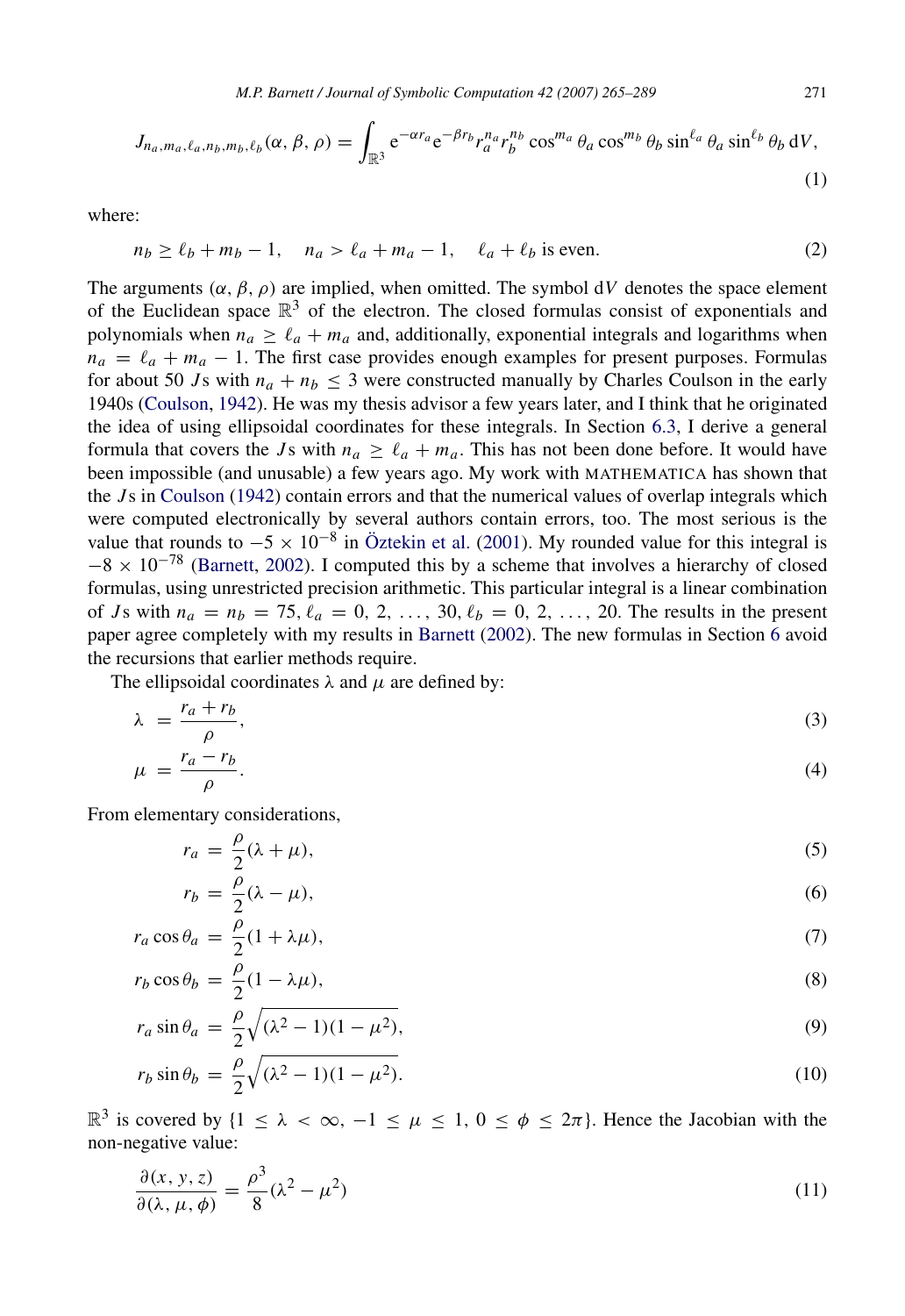and the space integral:

<span id="page-7-0"></span>
$$
\int_{\mathbb{R}^3} s \, \mathrm{d}V = \frac{\rho^3}{8} \int_{\lambda=1}^{\infty} \int_{\mu=-1}^{1} \int_{\phi=0}^{2\pi} s \times (\lambda^2 - \mu^2) \, \mathrm{d}\lambda \, \mathrm{d}\mu \, \mathrm{d}\phi. \tag{12}
$$

Then any *J* integral can be evaluated symbolically by Algorithm I below. To illustrate its operation, consider the simplest example, *J*−1,0,0,−1,0,0:

$$
J_{-1,0,0,-1,0,0} = \int_{\mathbb{R}^3} \frac{\exp\left[-\alpha r_a\right] \exp\left[-\beta r_b\right]}{r_a r_b} \, \mathrm{d}V. \tag{13}
$$

Replace  $r_a$ ,  $r_b$  and d*V* using [\(5\)](#page-6-0), [\(6\)](#page-6-1), [\(12\)](#page-7-0). This converts the integral to:

$$
\frac{\rho^3}{8} \int_{\lambda=1}^{\infty} \int_{\mu=-1}^{1} \int_{\phi=0}^{2\pi} \frac{\left[ \exp\left(\frac{-\alpha \rho (\lambda+\mu)}{2}\right) \times \exp\left(\frac{-\beta \rho (\lambda-\mu)}{2}\right) \right]}{\frac{\rho(\lambda+\mu)}{2} \times \frac{\rho(\lambda-\mu)}{2}} \times (\lambda^2 - \mu^2) d\lambda d\mu d\phi.
$$
\n(14)

Simplifying the integrand converts this to:

$$
\frac{\rho}{2} \int_{\lambda=1}^{\infty} \int_{\mu=-1}^{1} \int_{\phi=0}^{2\pi} \exp\left[-\left(\frac{\rho(\alpha+\beta)}{2}\lambda + \frac{\rho(\alpha-\beta)}{2}\mu\right)\right] d\lambda d\mu d\phi.
$$
 (15)

Elementary methods then give:

$$
\frac{4\pi}{\alpha^2 - \beta^2} \left[ e^{-\beta \rho} - e^{-\alpha \rho} \right] \quad \text{when } \alpha \neq \beta, \text{ and } 2\pi \rho e^{-\beta \rho} \text{ when } \alpha = \beta. \tag{16}
$$

When any of the indexes  $m_a$ ,  $\ell_a$ ,  $m_b$ ,  $\ell_b$  is nonzero,  $\cos \theta_a$ ,  $\sin \theta_a$ ,  $\cos \theta_b$  and  $\sin \theta_b$  are replaced using [\(7\)](#page-6-2)–[\(10\)](#page-6-3). All cases are covered, accordingly, by

# Algorithm I:

- 1. write the integral in the form [\(12\)](#page-7-0),
- 2. in the innermost integrand:
	- (a) use [\(7\)](#page-6-2)–[\(10\)](#page-6-3) to replace each trigonometric function by an expression containing  $\lambda$  and  $\mu$ ;
	- (b) use [\(5\)](#page-6-0) and [\(6\)](#page-6-1) to replace residual occurrences of  $r_a$ ,  $r_b$ ;
	- (c) expand the resulting product of polynomials of  $\lambda$  and  $\mu$ ;
	- (d) coalesce the product of exponentials using the identity  $e^u \times e^v = e^{u+v}$ ;
	- (e) expand the integrand into terms of form:

<span id="page-7-2"></span><span id="page-7-1"></span>
$$
\lambda^p \mu^q \exp\left[-\frac{\rho \{ \alpha (\lambda + \mu) + \beta (\lambda - \mu) \}}{2}\right];\tag{17}
$$

- (f) expand the argument of the exponential, collect coefficients of  $\lambda$  and  $\mu$ , and factor the exponential into separate functions of  $\lambda$  and  $\mu$ ;
- 3. distribute the integration over the terms:

$$
\lambda^p \mu^q \exp\left[-\frac{\rho(\alpha+\beta)}{2}\lambda\right] \exp\left[-\frac{\rho(\alpha-\beta)}{2}\mu\right];\tag{18}
$$

- 4. integrate over  $\phi$  in each of the resulting terms, using  $\int_0^{2\pi} d\phi = 2\pi$ ;
- 5. integrate over  $\mu$  using a formula for  $\int_{-1}^{1} x^p \exp(-kx) dx$ ;
- 6. integrate over  $\lambda$  using a formula for  $\int_{1}^{\infty} x^{p} \exp(-kx) dx$ .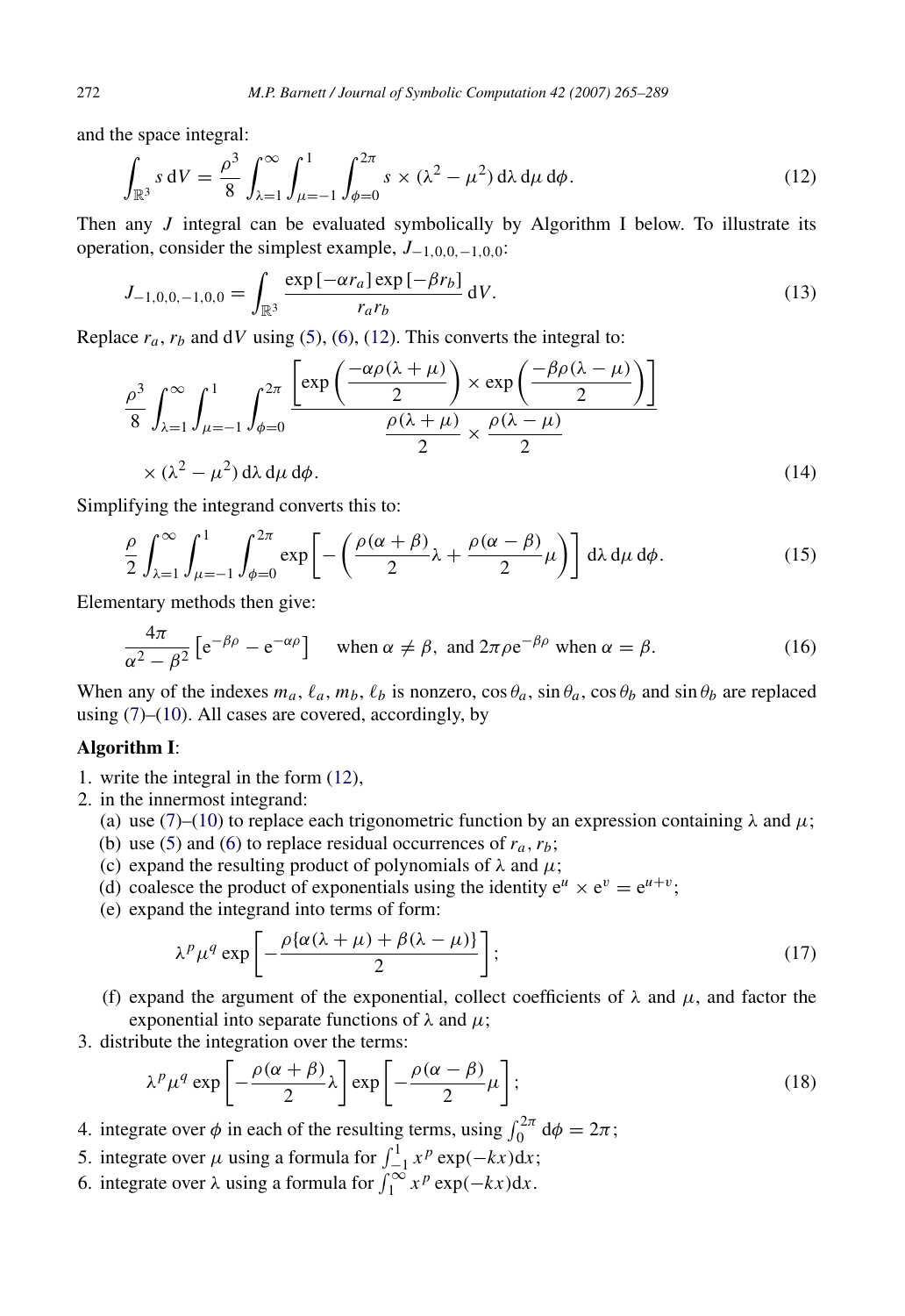The built-in Integrate function of MATHEMATICA integrates the result of step 2(b) in about 40 s for *J*−1,0,0,−1,0,<sup>0</sup> and in about 3 min for *J*3,0,0,3,0,<sup>0</sup> on a Sun Solaris (UltraSPARC). These times make the direct application of the algorithm to individual integrals prohibitively slow for high indexes. A faster algorithm factors each triple integral of a term that has the form [\(18\)](#page-7-1) into three independent integrals over  $\lambda$ ,  $\mu$  and  $\phi$ , respectively, and uses:

$$
\int_{x=1}^{\infty} x^n e^{-kx} dx = \frac{e^{-k}}{k^{n+1}} \sum_{\ell=0}^{n} \left[ \frac{n! k^{\ell}}{\ell!} \right]
$$
(19)

$$
\int_{x=-1}^{1} x^n e^{-kx} dx = \frac{1}{k^{n+1}} \sum_{\ell=0}^{n} \left[ \frac{n! k^{\ell} \left( (-1)^k e^k - e^{-k} \right)}{\ell!} \right]
$$
(20)

<span id="page-8-1"></span><span id="page-8-0"></span>
$$
\int_0^{2\pi} dx = 2\pi.
$$
\n(21)

# Algorithm II:

- 1. same as step 1 in Algorithm I;
- 2. same as step 2 in Algorithm I;
- 3. same as step 3 in Algorithm I;
- 4. factor the integral of each term of the form [\(18\)](#page-7-1) into three one-dimensional integrals;
- 5. replace these one-dimensional integrals using [\(19\)](#page-8-0)–[\(21\)](#page-8-1).

Algorithms I and II can be applied to any specific *J* integral with explicit integer subscripts that meet the constraints [\(2\)](#page-6-4). Step 2(c) of Algorithm I, 'expand the product of polynomials of  $\lambda$ and  $\mu'$ , assumes the ability to expand binomial expressions such as  $(\lambda + \mu)^n$  for **explicit** positive integer *n*. Now assume the ability to use the binomial theorem for **symbolic** positive integer *n*. This allows the following extension:

# Algorithm III:

- 1. same as step 1 in Algorithm I;
- 2. in the innermost integrand:
	- (a) same as step  $2(a)$  in Algorithm I;
	- (b) same as step 2(b) in Algorithm I;
	- (c) expand the resulting product of powers of polynomials of  $\lambda$  and  $\mu$  using the **symbolic** binomial theorem for positive integer *n*;
	- (d) coalesce the product of exponentials;
	- (e) expand the integrand into terms of the form [\(17\)](#page-7-2) by converting a 6-fold product of sums into a 6-deep nest of sums
		- $(\sum[\cdots]) \times (\sum[\cdots]) \times \cdots \times (\sum[\cdots]) \longrightarrow \sum[\sum[\cdots \sum[\cdots]]]]];$
	- (f) expand the argument of the exponential;
	- (g) collect the coefficients of  $\lambda$  and  $\mu$  in the exponential
- 3. commute the triple integral with the nest of sum

 $\int\int\int\sum [\sum[\cdots\sum[\cdots]]]]]]\,{\rm d}\lambda{\rm d}\mu{\rm d}\phi\longrightarrow \sum [\sum[\cdots\sum[\int\int\cdots{\rm d}\lambda{\rm d}\mu{\rm d}\phi]]]]];$ 

- 4. distribute the integration over the terms of form  $(18)$ ;
- 5. factor each 3-dimensional integral into separate one- dimensional integrals;
- 6. replace these using [\(19\)](#page-8-0) [\(21\)](#page-8-1) given in Algorithm II.

The application of Algorithm III to the definition [\(1\)](#page-5-2) gives a a general formula for the *J* s that satisfy the constraints [\(2\)](#page-6-4). Hence

# Algorithm IV:

1. set some or all of the indexes that characterize a *J* integral to explicit values;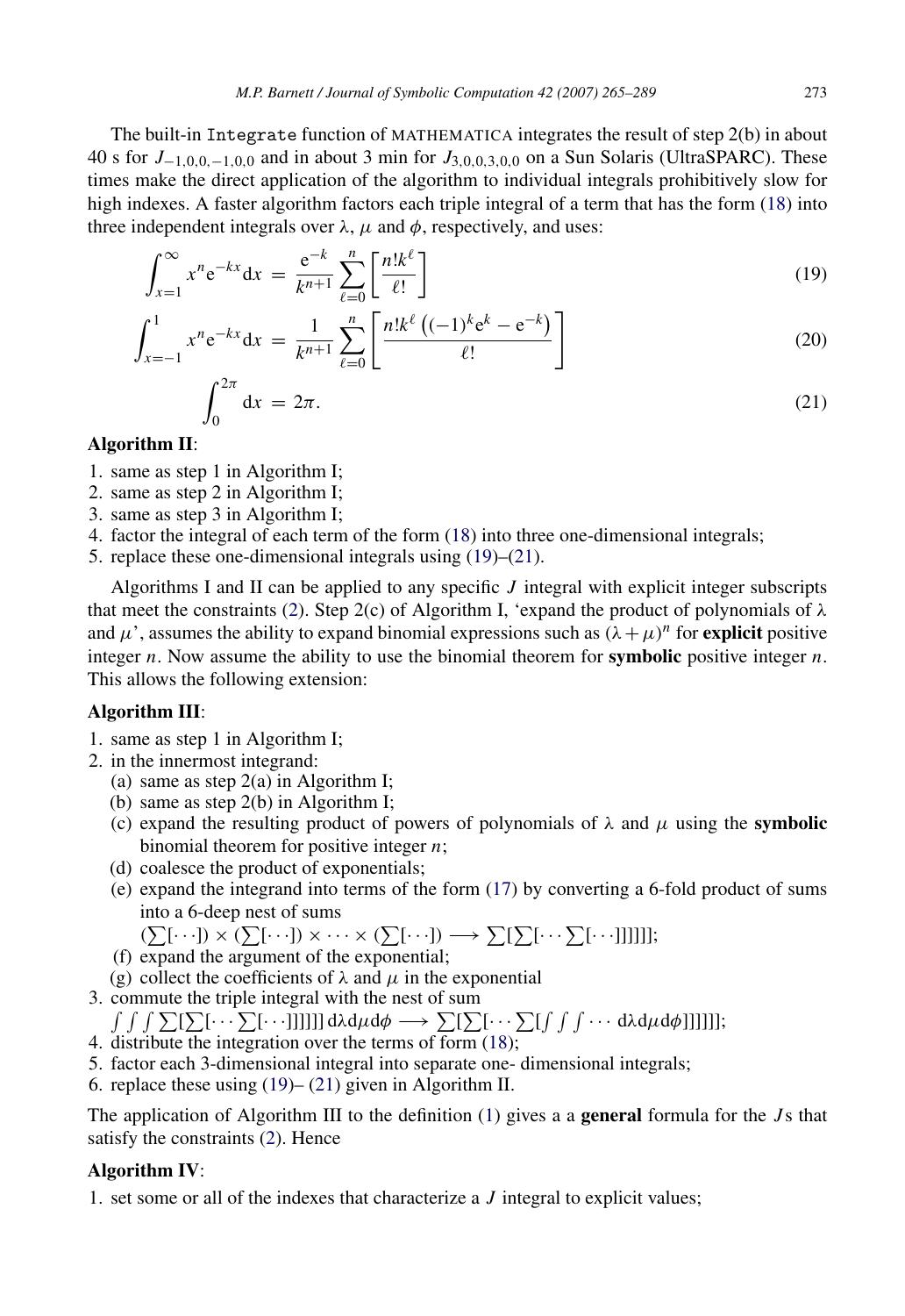- 2. apply the general formula from Algorithm III;
- 3. simplify the result.

Hence closed formulas for *J* s with some or all of the indexes set to explicit integers.

#### <span id="page-9-0"></span>5. An inductive proof

The integrals over  $\lambda$  and  $\mu$  are very close to the incomplete gamma function that is discussed in standard texts on mathematics for physics and engineering, and in [Abramowitz and Stegun](#page-23-3) [\(1964\)](#page-23-3), [Gradshteyn and Ryzhik](#page-24-17) [\(1979\)](#page-24-17) and other reference works. When  $k = 1$ , the integral [\(19\)](#page-8-0) is called  $\Gamma(n + 1, a)$ . The closed formula is given in [Gradshteyn and Ryzhik](#page-24-17) [\(1979\)](#page-24-17) as entry 8.352(2). This leads trivially to the integral containing arbitrary *k*. The inductive proof of this result introduces several key elements of MATHSCAPE. Also, it is a prototype of scores of inductive proofs that I have coded over the past 15 years.

I write the generalization of [\(19\)](#page-8-0) by:

<span id="page-9-1"></span>
$$
\int_{x=a}^{\infty} x^n e^{-kx} dx = \frac{e^{-ak}}{k^{n+1}} \sum_{\ell=0}^{n} \left[ \frac{n!(ak)^{\ell}}{\ell!} \right]
$$
(22)

and represent this by:

```
eqn[incompleteGamma, closed] =
 integral[x, a, infinity][x^n exp[-k x]] ==
 exp[-a k]/k^(n+1) sum[ell, 0, n][n! (a k)^ell/ell!]
```
A referee suggested that I show the MATHEMATICA and MAPLE reductions of these. MATHEMATICA gives:

$$
\frac{\frac{\Gamma(n+1)}{k^n} + \frac{a^n(\Gamma(n+1,ka) - n\Gamma(n))}{(ka)^n}}{k} \quad \text{if } \text{Re}(k) > 0. \tag{23}
$$

I can force this by asserting  $\text{Re}(k) > 0$ , and simplify using  $n\Gamma(n) = \Gamma(n + 1)$  when  $a = 1$ , but this simply tells me that I am dealing with the incomplete  $\Gamma$  function, which I knew already. MAPLE GIVES

$$
-\frac{\pi \csc(n\pi)}{k^{n+1} + \Gamma(-n)} - \frac{k^{\frac{1}{2n}}}{n+1} \exp\left(-\frac{1}{2k}\right) M_{\frac{1}{2n}, \frac{1}{2n+1} + \frac{1}{2}}(k)
$$
(24)

where *M* is the Whittaker M function, which does not help, either.

The basis of the induction is established by:

```
integrateAssumptions = Re[k] > 0
```

```
check[basis, gammaIncomplete] =
 eqn[incompleteGamma, closed] //
  pipe[
(* 1 *) to Both Sides [n -> 0],
(* 2 *) toTheLhs[useIntegrate],
(* 3 *) toTheRhs[fullExpand]]
```
The successive lines of this pipe expression act on the representation of [\(22\)](#page-9-1) as follows:

1 specializes the integral to the case  $n = 0$ .

2 evaluates the right hand side by converting it to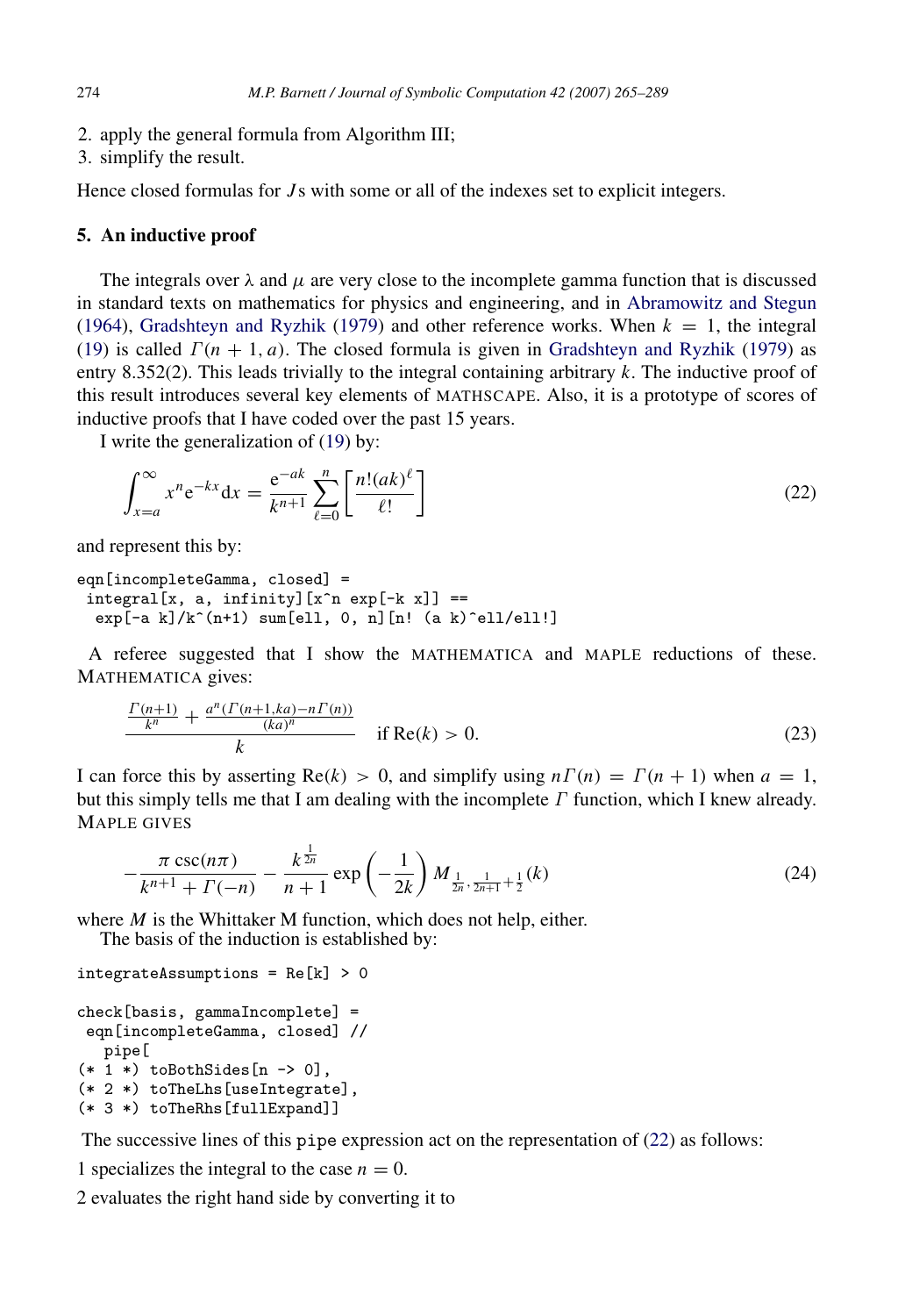Integrate[E^(-k x),{x,a,Infinity},Assumptions->Re[k]>0]

which MATHEMATICA reduces automatically to e−*ak*/*k*.

3 evaluates the right hand side by converting the sum to the explicit value 1.

These actions convert both sides of the Equal expression to  $\exp[-k \ a]/k$ , and the statement collapses to True.

The induction is extended by the following statement.

```
check[gammaIncomplete] = eqn[incompleteGamma, closed] // pipe[
(* 1 *) toTheRhs[moveCoefficientRight],
(* 2 *) toBothSides[D$[k]],
(* 3 *) toTheLhs[
(* 4 *) grule[commuteD$integral],
(* 5 *) useElementary, useD$, disuseElementary ,
(* 6 *) toTheIntegral[moveCoefficientLeft]],
(* 7 *) toTheRhs[
(* 8 *) grule[commuteD$sum],
(* 9 *) PowerExpand,
(* 10 *) useElementary, useD$, disuseElementary,
(* 11 *) toTheSum[Distribute],
(* 12 *) to Sum [containing [k^(ell-n-1)]][reindex[ell, ell+1]],
(* 13 *) toSum[containing[ell!]][leftExpand],
(* 14 *) toSum[containing[ell!]][rightExtend],
(* 15 *) joinTheSummands,
(* 16 *) toEach[n!][grule[factorialUp]], Simplify,
(* 17 *) toEach[(ell-1)!][grule[factorialUp]], Simplify,
(* 18 *) toTheSum[leftExtend]
(* 19 *) ],
(* 20 *) toTheLhs[
(* 21 *) grule[incompleteGamma, closed],
(* 22 *) moveCoefficientRight,
(* 23 *) PowerExpand]]
```
The successive lines of this pipe expression act on the representation of [\(22\)](#page-9-1) as follows:

1 changes the right hand side to

$$
\sum_{\ell=0}^{n} \frac{\mathrm{e}^{-ak}}{k^{n+1}} \left[ \frac{n!(ak)^{\ell}}{\ell!} \right]. \tag{25}
$$

2 prepends the operator  $\partial/\partial k$  represented by D\$[k] to both sides of the equation but **does not** perform the differentiation.

3 focuses on the left hand side.

4 commutes  $\partial/\partial k \int_X (\cdots) dx$  to  $\int_X \partial (\cdots)/\partial k dx$ .

5 uses MATHEMATICA differentiation on the left hand side, converting it to

$$
\int_{x=a}^{\infty} \left[ -x^{n+1} e^{-kx} \right] dx.
$$
 (26)

6 moves the constant, *i.e.* −1, out of the integral. Hence

$$
-\int_{x=a}^{\infty} \left[ x^{n+1} e^{-kx} \right] dx. \tag{27}
$$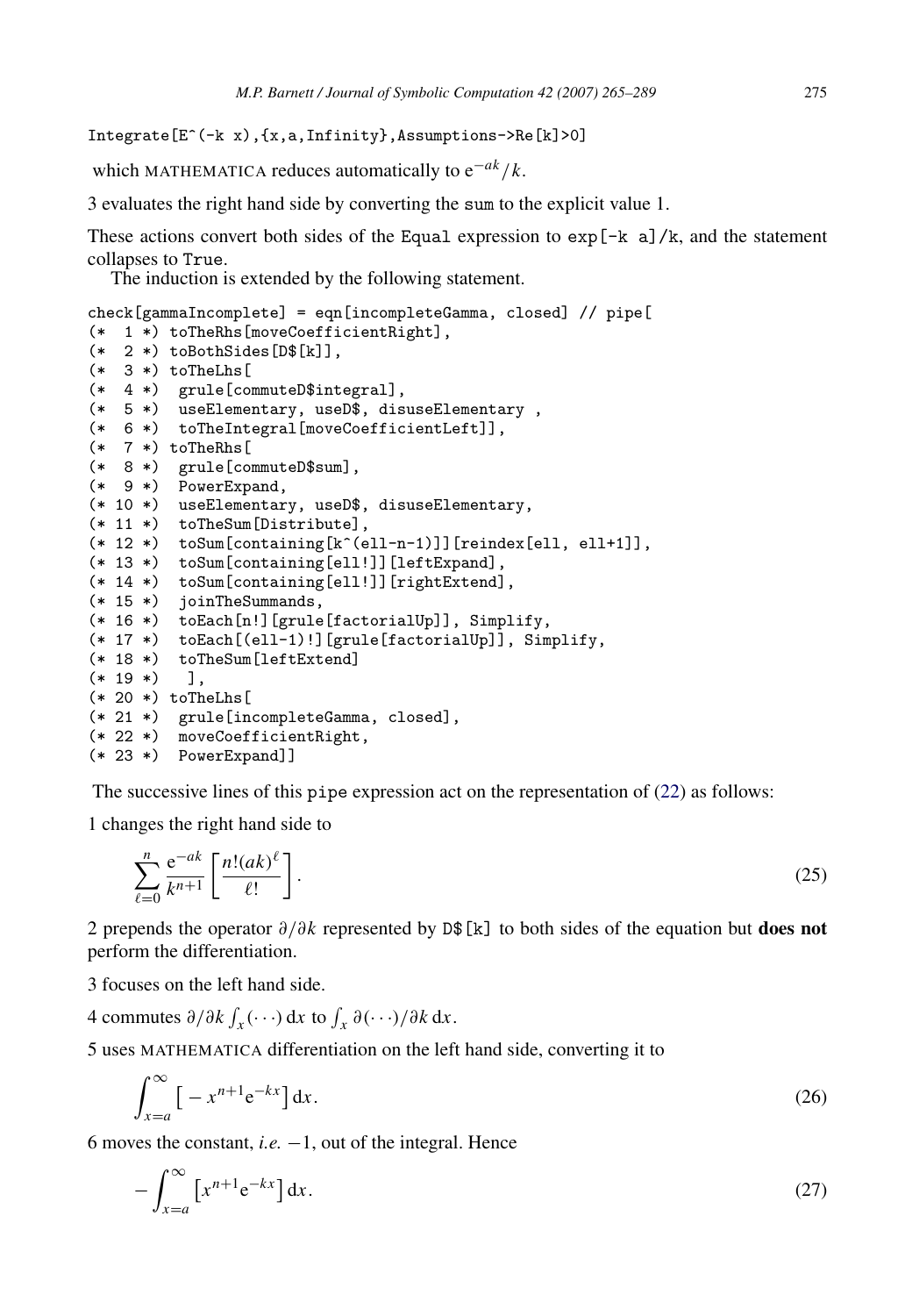7 focuses attention on the right hand side.

8–11 convert the right hand side, in succession, to

$$
\sum_{\ell=0}^{n} \frac{\partial}{\partial k} \left[ \frac{n! (ka)^{\ell} e^{-ka}}{\ell! k^{n+1}} \right],\tag{28}
$$

$$
\sum_{\ell=0}^{n} \frac{\partial}{\partial k} \left[ \frac{n! a^{\ell} e^{-ka}}{\ell! k^{n-\ell+1}} \right],\tag{29}
$$

$$
\sum_{\ell=0}^{n} \left[ -\frac{n! a^{\ell+1} e^{-ka}}{\ell! k^{n-\ell+1}} + \frac{(\ell-n-1)n! a^{\ell} e^{-ka}}{\ell! k^{n-\ell+2}} \right],
$$
\n(30)

$$
\sum_{\ell=0}^{n} \left[ -\frac{n! a^{\ell+1} e^{-ka}}{\ell! k^{n-\ell+1}} \right] + \sum_{\ell=0}^{n} \left[ \frac{(\ell-n-1)n! a^{\ell} e^{-ka}}{\ell! k^{n-\ell+2}} \right].
$$
\n(31)

12 converts the first term to

$$
\sum_{\ell=1}^{n+1} \left[ -\frac{n! a^{\ell} e^{-ka}}{(\ell-1)! k^{n-\ell+2}} \right].
$$
\n(32)

13–14 convert the second term in succession to

$$
\frac{(-n-1)n!e^{-ka}}{k^{n+2}} + \sum_{\ell=1}^{n} \left[ -\frac{(\ell-n-1)n!a^{\ell}e^{-ka}}{\ell!k^{n-\ell+2}} \right],
$$
\n(33)

$$
\frac{(-n-1)n!e^{-ka}}{k^{n+2}} + \sum_{\ell=1}^{n+1} \left[ -\frac{(\ell-n-1)n!a^{\ell}e^{-ka}}{\ell!k^{n-\ell+2}} \right].
$$
\n(34)

The term that is subtracted to compensate for the right extension of the sum in the last of these steps is identically zero because of the factor  $\ell - n - 1$ .

15–19 use grule [factorialUp] =  $n_l$ :>(n+1)!/(n+1) and several functions described in Section [3](#page-2-0) to convert the right hand side in succession to

$$
\frac{(-n-1)n!e^{-ka}}{k^{n+2}} + \sum_{\ell=1}^{n+1} \left[ -\frac{n!a^{\ell}e^{-ka}}{(\ell-1)!k^{n-\ell+2}} + \frac{(\ell-n-1)n!a^{\ell}e^{-ka}}{\ell!k^{n-\ell+2}} \right],
$$
(35)

$$
-\frac{(n+1)!e^{-ka}}{k^{n+2}} + \sum_{\ell=1}^{n+1} \frac{-((n-\ell+1)(\ell-1)! + \ell!)(n+1)!a^{\ell}e^{-ka}}{(n+1)(\ell-1)!\ell!k^{n-\ell+2}},
$$
(36)

$$
-\frac{(n+1)!e^{-ka}}{k^{n+2}} + \sum_{\ell=1}^{n+1} \frac{-(n+1)!a^{\ell}e^{-ka}}{\ell!k^{n-\ell+2}},
$$
\n(37)

<span id="page-11-1"></span><span id="page-11-0"></span>
$$
\sum_{\ell=0}^{n+1} \frac{-(n+1)! a^{\ell} e^{-ka}}{\ell! k^{n-\ell+2}}.
$$
\n(38)

20 focuses attention on the left hand side.

21–22 convert the left hand side in succession to

$$
-\frac{e^{-ka}}{k^{n+2}}\sum_{\ell=0}^{n+1}\left[-\frac{(n+1)!(ka)^{\ell}}{\ell!}\right],
$$
\n(39)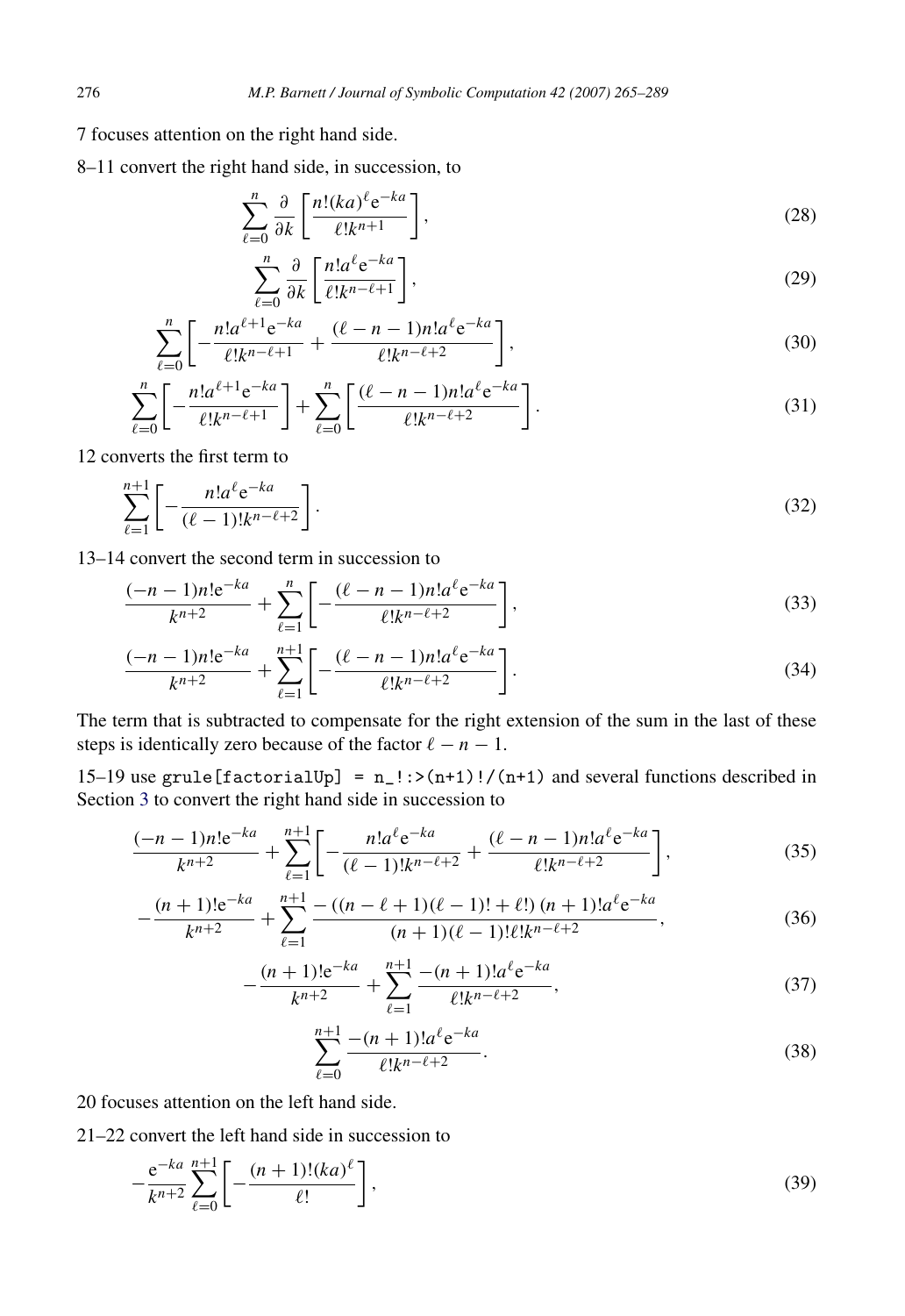*M.P. Barnett / Journal of Symbolic Computation 42 (2007) 265–289* 277

$$
\sum_{\ell=0}^{n+1} \left[ -\frac{(n+1)!(ka)^{\ell}e^{-ka}}{\ell!k^{n+2}} \right].
$$
\n(40)

23 converts the left hand side to an expression that is identical to [\(38\)](#page-11-1) and the system reduces the entire Equal expression to True.

The formulas for the integrals over  $\lambda$  and  $\mu$  that are used in the algorithms of Section [4](#page-5-0) are formed by:

```
eqn[lambdaIntegral] =
eqn[incompleteGamma, closed] /. a-> 1
eqn[muIntegral] =
eqn[incompleteGamma, closed] //
 pipe[
  toBothSides[a -> -1],
  toTheLhs[splitTheRange[1]],
   transposeFromLhsTerm[2],
   toTheRhs[
    grule[incompleteGamma, closed],
    Factor,
    toThePlusContaining[exp][
    toEachTerm[moveCoefficientRight],
     joinTheSummands,
    toTheSummand[
     PowerExpand,
     Factor,
      toThePlus[factorOut[-1]], ReleaseHold]]]]
```
Hence:

```
eqn[lambdaIntegral] =
 integral[x, 1, infinity] [x^n*exp[-k x]] ==exp[-k]/k^*(n+1) sum[ell, 0, n][n! k^ell/ell!]
eqn[muIntegral] =
integral[x, -1, 1][x^n exp[-k x]] ==
 1/k^{\sim}(n+1) sum[ell, 0, n][n! k^ell ((-1)^ell exp[k] - exp[-k])/ell!]
```
The pipe expression that extends the induction contains two toTheRhs subexpressions separated by a toTheLhs subexpression. Because actions that are targeted on the left hand side cannot affect the right hand side, the separated expressions can be coalesced. The situation is recognized and streamlined mechanically by:

```
oldExtension =
betwobj["check[gammaIncomplete]", "eqn[incompleteGamma, closed]"]
newExtension = oldExtension /.
pipe[$1___?(Head[(Not[MatchQ[#, toTheRhs[___]]]&),
          $2_toTheRhs, $3_toTheLhs, $4_toTheRhs, $5___] :>
 pipe[$1, $3, hold[$2, $4], $5] /.
   hold[toTheRhs[$6___], toTheRhs[$7___]] :> toTheRhs[$6, $7]
```
The betwobj retrieves the operator from the history of the current run, using InString/@Range[\$Line]. The pattern transformations are standard MATHEMATICA coding. These statements provide a further illustration of the benefit of having the repertoire of MATHEMATICA resources to invoke.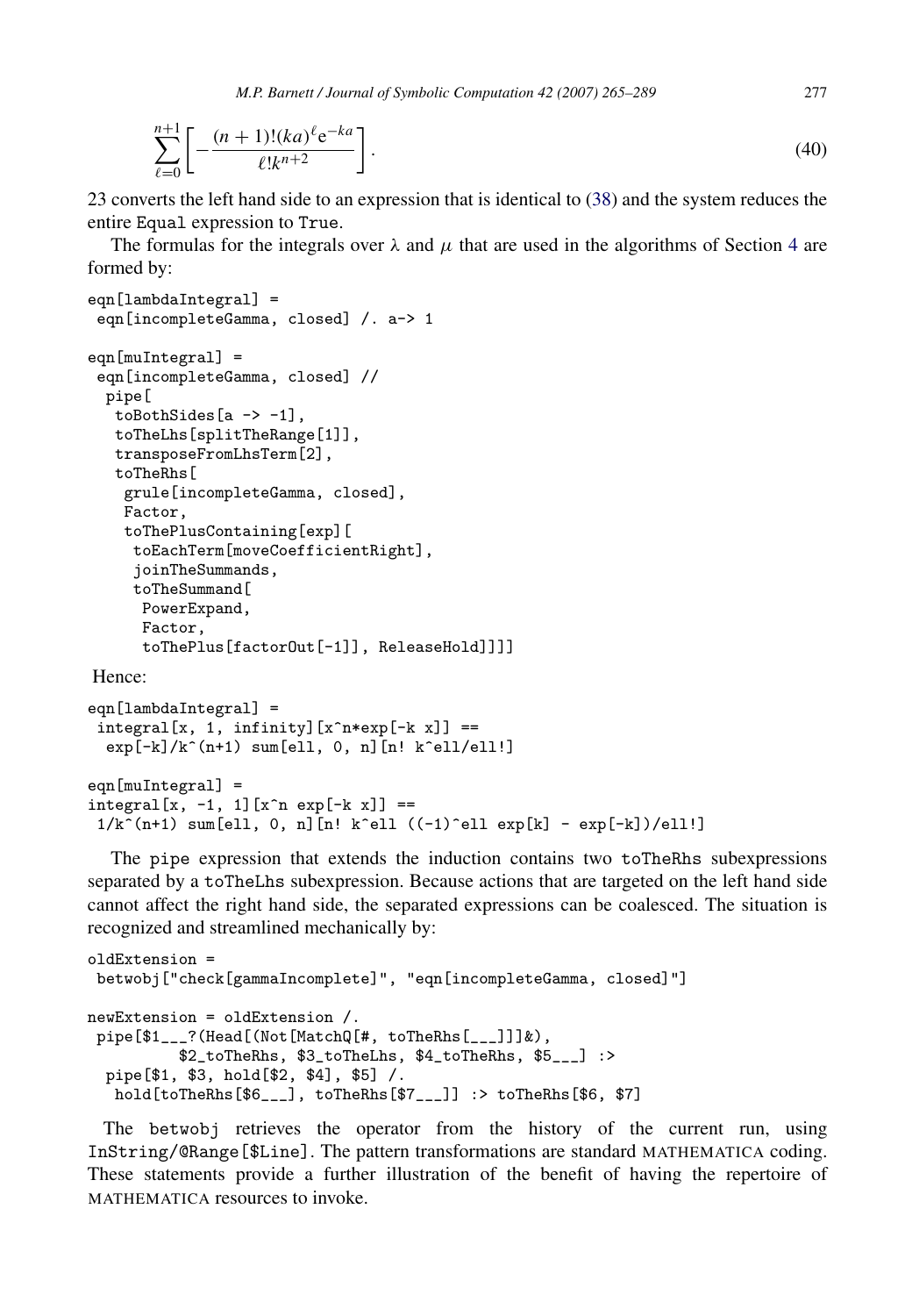# <span id="page-13-0"></span>6. Constructing the general formulas

# <span id="page-13-1"></span>*6.1. Constructing a prototype*

To construct a closed formula for [\(1\)](#page-5-2), I omit sines and cosines of  $\theta_a$  and  $\theta_b$  from the integrand, use the following MATHSCAPE statements to construct the formula for this special case, and then generalize.

```
op[Jnaf] =
pipe[
(* 1 *) ma -> 0, mb -> 0, ella -> 0, ellb -> 0,
(* 2 *) toTheRhs[
(* 3 *) brule /@ {raToElliptic, rbToElliptic},
(* 4 *) grule[volumeIntegral, elliptic],
(* 5 *) useElementary, PowerExpand, disuseElementary,
(* 6 *) toTheArgumentOfTheExp[
(* 7 *) collect[lambda, mu],
(* 8 *) to[Plus][innermost][Factor]],
(* 9 *) gruleReverse[expProd],
(* 10 *) grule[binomialExpansion],
(* 11 *) to Sum [1, containing [i] [i->i1],
(* 12 *) to Sum [1, containing [i] [i->i2],
(* 13 *) to[_ sum[__][_]][1][moveCoefficientRight],
(* 14 *) to[_ sum[__][_]][1][moveCoefficientRight],
(* 15 *) toSums[{1,2}][expandAndDistribute],
(* 16 *) toIntegrals[{1,2,3}][expandAndDistribute],
(* 17 *) replaceRepeated[grule[commuteIntegralSum]],
(* 18 *) toThePlus[
(* 19 *) toEachTerm[
(* 20 *) toIntegrals[{1,2,3}][moveCoefficientLeft],
(* 21 *) toIntegral[containing[mu]][
(* 22 *) PowerExpand, moveCoefficientLeft],
(* 23 *) toTheArgumentOfEachExp[
(* 24 *) divideAndMultiplyBy[-1],
(* 25 *) collectivelyToFactors[
(* 26 *) notContainingAny[HoldForm, lambda, mu]][Hold],
(* 27 *) HoldForm -> Identity
(* 28 *) ],
(* 29 *) grule[lambdaIntegral],
(* 30 *) grule[muIntegral],
(* 31 *) toIntegral[containing[phi]][useIntegrate],
(* 32 *) Hold -> Identity
(* 33 *) ],
(* 34 *) replaceRepeated[grule[joinTheSummands]]],
(* 35 *) toSum[innermost][expandAndDistribute],
(* 36 *) toSummand [2] [Expand],
(* 37 *) toSum[innermost][moveCoefficientLeft],
```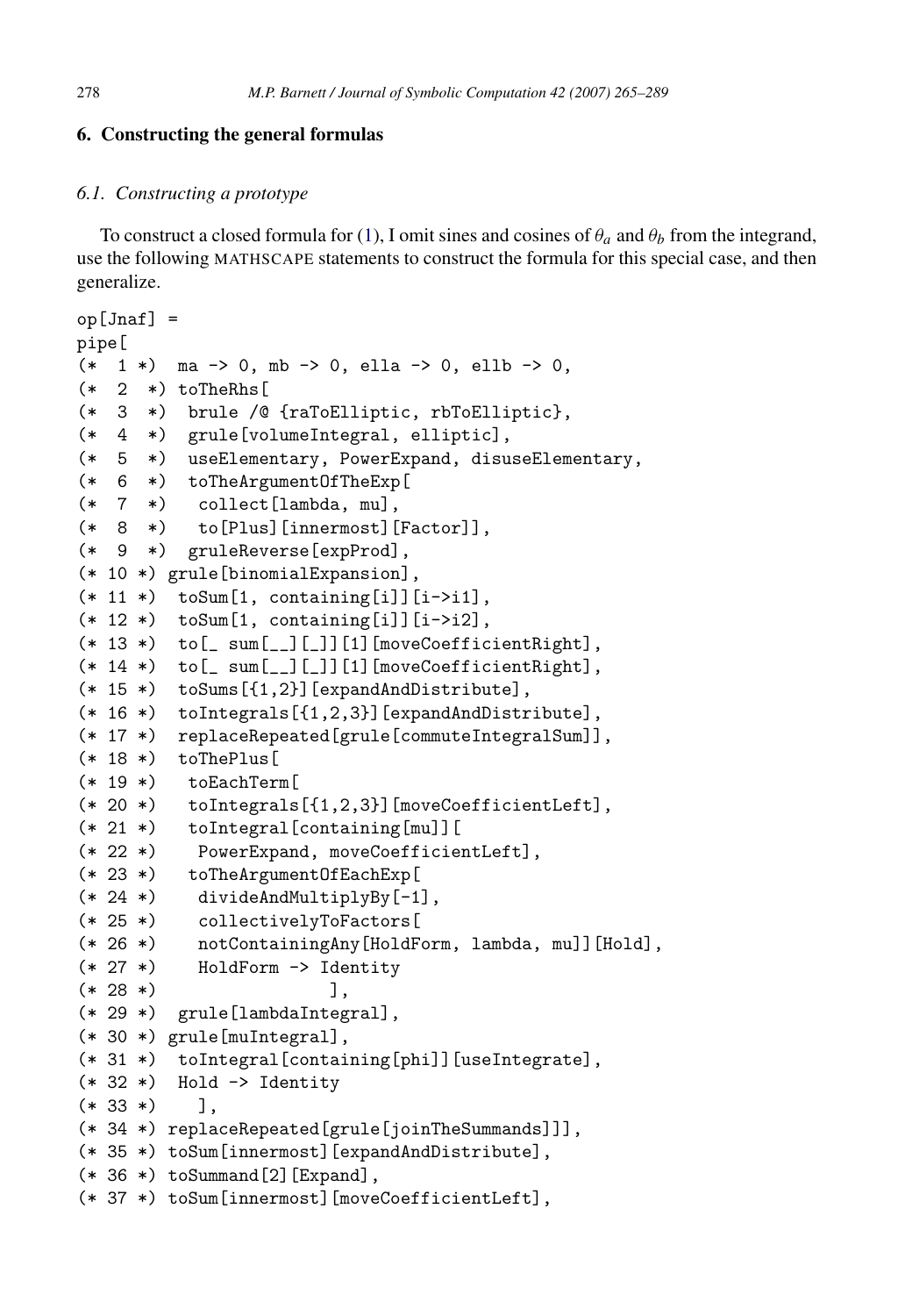```
(* 38 *) to Summand [2](* 39 *) grule[expProd],
(* 40 *) toEachExp[Simplify],
(* 41 *) collectByArguments[exp]],
(* 42 *) toSum[{1, 2}][Distribute],
(* 43 *) toEachSummand[Factor],
(* 44 *) toEach[sum[i2,__][_]][moveCoefficientLeft],
(* 45 *) toEach[sum[i1,__][_]][moveCoefficientLeft],
(* 46 *) Factor]]
```
 $eqn[Jnaf] = eqn[Jdefn]$  //  $op[Jnaf]$ 

Hence the result of the form:

<span id="page-14-2"></span>
$$
J_{n_a,0,0,n_b,0,0} = \frac{4n_a!n_b!\pi\rho^{n_a+n_b-1}}{(\alpha-\beta)^3(\alpha+\beta)^3} \times \left[ Z^{(\alpha)}e^{-\alpha\rho} + Z^{(\beta)}e^{-\beta\rho} \right]
$$
(41)

where

<span id="page-14-4"></span>
$$
Z^{(\alpha)} = -\sum_{i_1=0}^{n_a} \sum_{i_2=0}^{n_b} \left[ (-1)^{n_b - i_2} (Z_1^{(\alpha)} + Z_2^{(\alpha)} + \dots + Z_6^{(\alpha)}) \right. \\
\left. \qquad \qquad \div \left( i_1! (n_a - i_1)! i_2! (n_b - i_2)! \left( (\alpha - \beta) \rho \right)^{n_a + n_b - i_1 - i_2} \left( (\alpha + \beta) \rho \right)^{i_1 + i_2} \right) \right] \tag{42}
$$
\n
$$
Z_1^{(\alpha)} = (2 + i_1 + i_2)! (n_a + n_b - i_1 - i_2)! \alpha^2 \left( i_1 + i_2 + 2 \left( (\alpha + \beta) \right) \right).
$$

<span id="page-14-3"></span>
$$
\times \left( \sum_{\ell=0}^{i_1+i_2+2} \frac{((\alpha+\beta)\rho)^{\ell}}{2^{\ell}\ell!} \right) \times \left( \sum_{\ell=0}^{n_a+n_b-i_1-i_2} \frac{((\alpha-\beta)\rho)^{\ell}}{2^{\ell}\ell!} \right), \tag{43}
$$

with similar expressions for  $Z_i^{(\alpha)}$  $j^{(\alpha)}$ ,  $j = 2, \ldots, 6$ , and corresponding results for the coefficient of  $e^{-\beta \rho}$ . The successive lines of the pipe expression act as follows (bold face symbols are surrogates):

1 specializes [\(1\)](#page-5-2) to

$$
J_{n_a,0,0,n_b,0,0} = \int_{\mathbb{R}^3} r_a^{n_a} r_b^{n_b} e^{-\alpha r_a} e^{-\beta r_b} dV.
$$
 (44)

2 focuses on the right hand side.

3–4 convert this in turn to expressions of forms [\(45\)](#page-14-0) and [\(46\)](#page-14-1), where  $p(\lambda, \mu)$  stands for a polynomial in  $(\lambda, \mu)$  and **a** stands for  $\rho^3/8$ .

<span id="page-14-0"></span>
$$
\int_{\mathbf{R}^3} \mathbf{p}(\lambda, \mu) e^{-\beta(\lambda - \mu)\rho/2} e^{-\alpha(\lambda + \mu)\rho/2} dV,
$$
\n(45)

<span id="page-14-1"></span>
$$
\mathbf{a} \int_{\lambda} \int_{\mu} \int_{\phi} (\lambda^2 - \mu^2) \mathbf{p}(\lambda, \mu) e^{-\beta(\lambda - \mu)\rho/2} e^{-\alpha(\lambda + \mu)\rho/2} d\lambda d\mu d\phi.
$$
 (46)

5, 6–8 and then 9 convert the product of exponentials in succession to the following forms.

$$
e^{-\beta(\lambda-\mu)\rho/2-\alpha(\lambda+\mu)\rho/2}, e^{-(\alpha+\beta)\rho\lambda/2-(\alpha-\beta)\rho\mu/2}, e^{-(\alpha+\beta)\rho\lambda/2}e^{-(\alpha-\beta)\rho\mu/2}.
$$
 (47)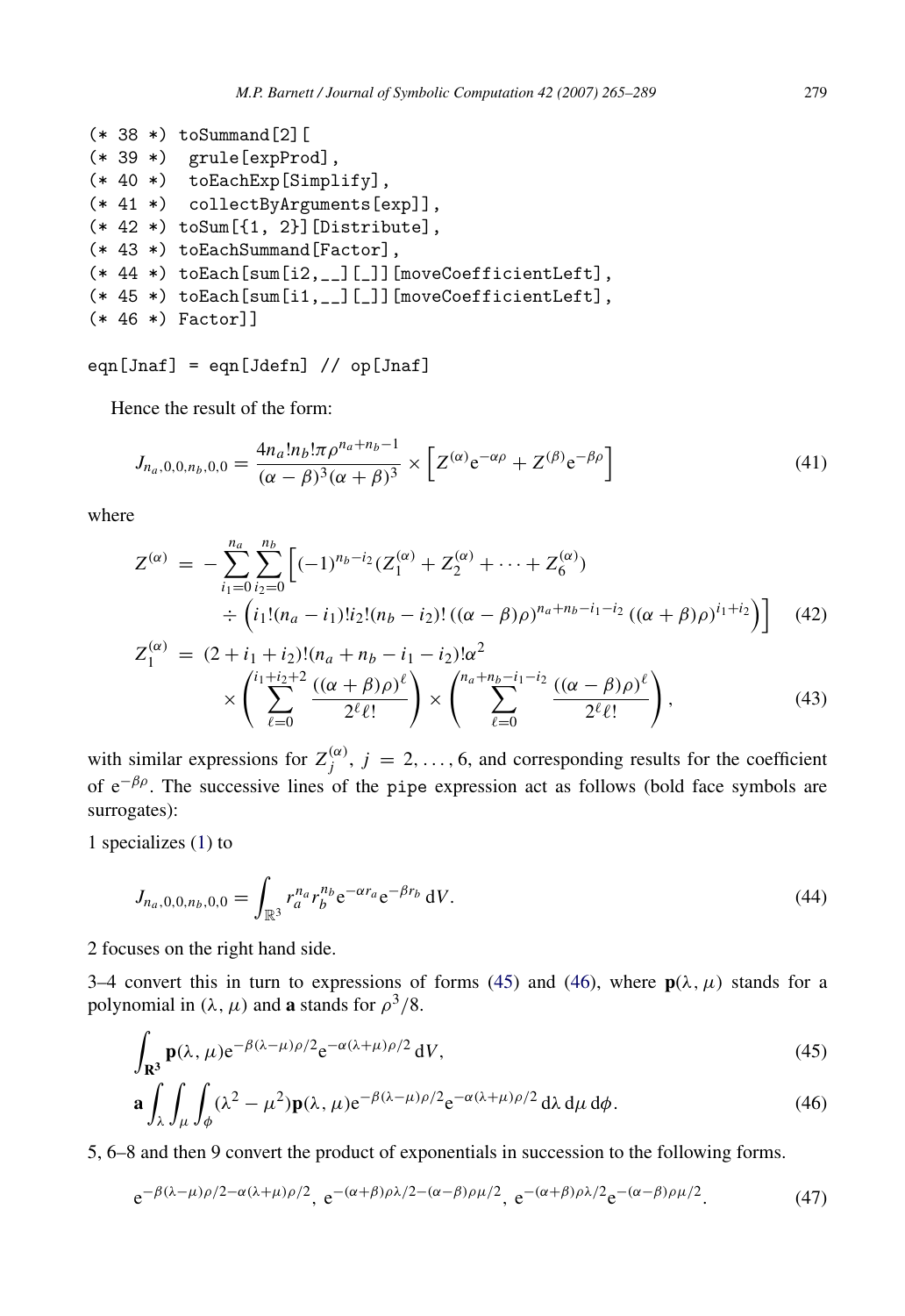10–12 convert the right hand side to the following form, where **b** stands for  $\rho^{n_a+n_b}/2^{n_a+n_b}$ , the exponential factors are unchanged, and  $s_{i_1}(\lambda)$ ,  $t_{i_2}(\mu)$  stand for the terms in the binomial expansions of the  $(\lambda, \mu)$  expressions for  $r_a^{n_a}$  and  $r_b^{n_b}$ .

$$
\mathbf{a} \int_{\lambda} \int_{\mu} \int_{\phi} \mathbf{b} \times (\lambda^2 - \mu^2) \times e^{(\ldots)} e^{(\ldots)} \left( \sum_{i_1=0}^{n_a} \mathbf{s}_{i_1}(\lambda) \right) \left( \sum_{i_2=0}^{n_b} \mathbf{t}_{i_2}(\mu) \right) d\lambda d\mu d\phi.
$$
 (48)

13–15 rearrange the integrand to the forms [\(49\)](#page-15-0)–[\(51\)](#page-15-1) in succession. The product  $\mathbf{b} s_{i_1}(\lambda)$  is restructured automatically to the form  $\mathbf{b}' s'_i$  $i_1'(\lambda)$ , where every factor of  $\mathbf{s}_{i_1}(\lambda)$  depends on  $\lambda$  and **b**<sup>*i*</sup> is free of  $\lambda$ . Then the product **b'**  $\mathbf{t}_{i_2}(\mu)$  is restructured automatically to the form **b**''  $\mathbf{t}'_{i_2}(\mu)$ , where every factor of  $\mathbf{t}_{i_2}(\mu)$  depends on  $\mu$  and  $\mathbf{b}''$  is free of  $\lambda$  and  $\mu$ . The product  $\lambda^2 s'_{i_1}(\lambda)$  coalesces to a Times that is written  $\mathbf{s}''_{i_1}(\lambda)$  here.

<span id="page-15-0"></span>
$$
\left(\sum_{i_1=0}^{n_a} \mathbf{b}' \times (\lambda^2 - \mu^2) e^{(\ldots)} e^{(\ldots)} \mathbf{s}'_{i_1}(\lambda)\right) \left(\sum_{i_2=0}^{n_b} \mathbf{t}_{i_2}(\mu)\right),\tag{49}
$$

$$
\sum_{i_1=0}^{n_a} \sum_{i_2=0}^{n_b} \left[ \mathbf{b}'' \times (\lambda^2 - \mu^2) e^{(\ldots)} \mathbf{e}^{(\ldots)} \mathbf{s}'_{i_1}(\lambda) \mathbf{t}'_{i_2}(\mu) \right],
$$
 (50)

<span id="page-15-1"></span>
$$
\sum_{i_1=0}^{n_a} \sum_{i_2=0}^{n_b} \left[ \mathbf{b}'' \times \left( e^{(\ldots)} e^{(\ldots)} \mathbf{s}_{i_1}''(\lambda) \mathbf{t}_{i_2}(\mu) \right) + \ldots \right]. \tag{51}
$$

16–17 convert the triple integral to expressions of the following forms, in turn, where the . . . in each + stand for a second term with  $-\mu^2$  in place of  $\lambda^2$ .

$$
\int_{\lambda} \int_{\mu} \int_{\phi} \sum_{i_1=0}^{n_a} \sum_{i_2=0}^{n_b} \mathbf{b}'' \mathbf{e}^{(\ldots)} \mathbf{e}^{(\ldots)} \mathbf{s}_{i_1}''(\lambda) \mathbf{t}_{i_2}'(\mu) d\lambda d\mu d\phi + \int_{\lambda} \ldots d\phi,
$$
\n(52)

$$
\sum_{i_1=0}^{n_a} \sum_{i_2=0}^{n_b} \int_{\lambda} \int_{\mu} \int_{\phi} \mathbf{b}'' \mathbf{e}^{(\ldots)} \mathbf{e}^{(\ldots)} \mathbf{s}_{i_1}''(\lambda) \mathbf{t}_{i_2}'(\mu) d\lambda d\mu d\phi + \sum_{i_1=0}^{n_a} \ldots d\phi.
$$
 (53)

18–28 act as follows on the Plus. (Targeting the entire right hand side was sufficiently focused for the preceding operations.) In particular,

18 focuses on the Plus.

19 makes lines 20–33 act in parallel on both terms.

20 converts the entire right hand side to the form

$$
\mathbf{a} \left[ \sum_{i_1=0}^{n_a} \sum_{i_2=0}^{n_b} \mathbf{b}'' \times \left( \int_{\lambda=1}^{\infty} \lambda^{i_1+i_2+2} e^{-(\alpha+\beta)\rho\lambda/2} d\lambda \right) \times \left( \int_{\mu=-1}^{1} (-\mu)^{n_b-i_2} \mu^{n_a-i_1} e^{-(\alpha-\beta)\rho\lambda/2} d\mu \right) \times \left( \int_{\phi=0}^{2\pi} d\phi \right) + \dots \right].
$$
\n
$$
21-22 \text{ convert } \int_{\mu} (-\mu)^{n_b-i_2} \mu^{n_a-i_1} \dots d\mu \text{ to } (-1)^{n_b-i_2} \int_{\mu} \mu^{n_a+n_b-i_1-i_2} \dots d\mu.
$$
\n(54)

23–28 convert the exponentials to  $e^{-H \text{old}[(\alpha+\beta)\rho/2]\lambda}$  and  $e^{-H \text{old}[(\alpha-\beta)\rho/2]\mu}$  using **P5**(4, 6), **P20** to force the arguments of the exponentials into the form matched by  $-(a_{-})*lambda$  and  $-(a_{-})*mu$ . Knowledge of the MATHEMATICA representations was needed to write this piece of code, but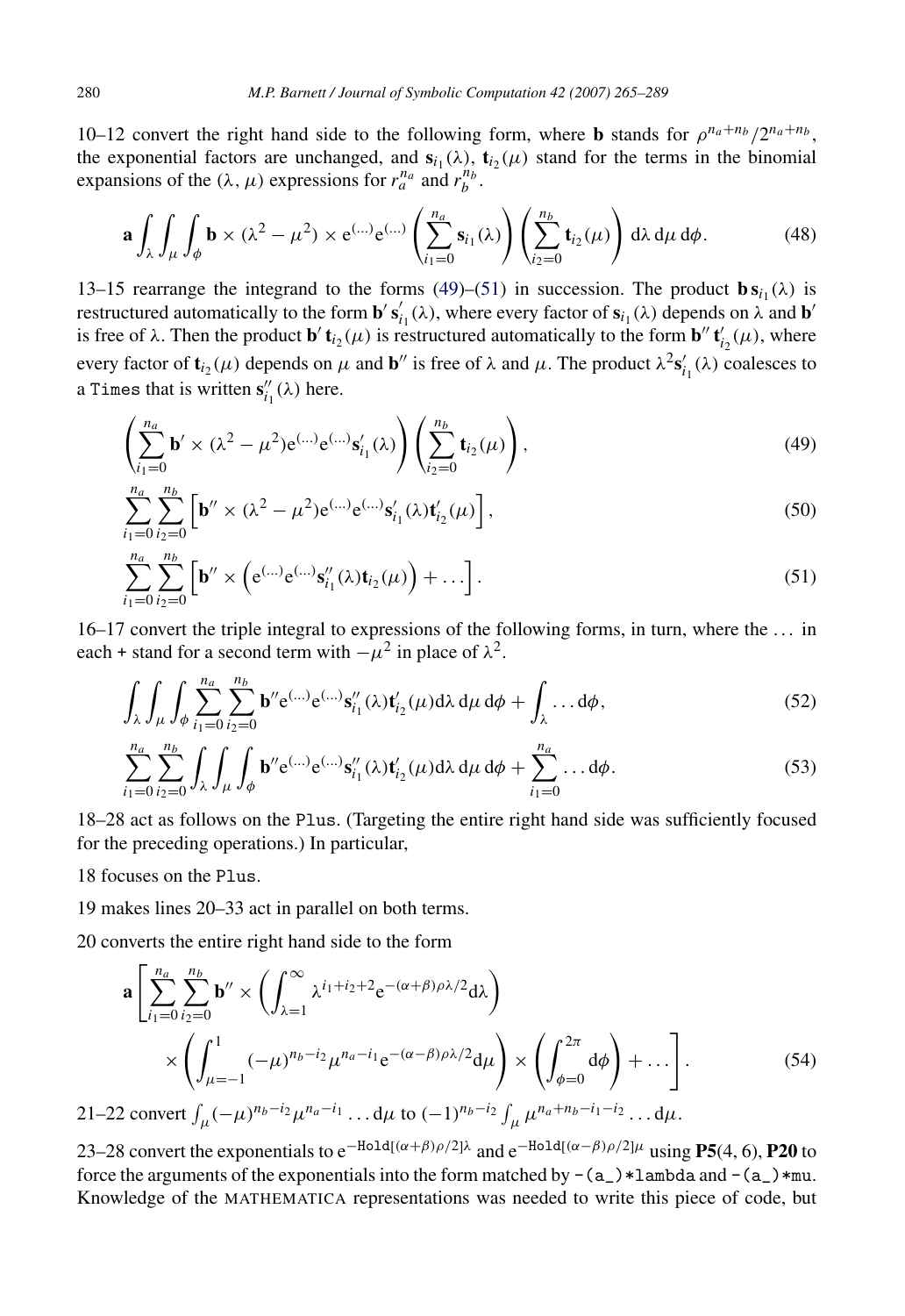this need is not a reflection on MATHEMATICA — the exigencies of symbolic calculation require canonical representations of expressions that have to be used in different forms.

29–32 change the right hand side to the form

$$
\mathbf{a} \left[ \sum_{i_1=0}^{n_a} \sum_{i_2=0}^{n_b} \mathbf{u}_1 + \sum_{i_1=0}^{n_a} \sum_{i_2=0}^{n_b} \mathbf{u}_2 \right],
$$
\n(55)

where the factors of  $\mathbf{u}_1$  include

1. a sum over  $\ell$  containing  $e^{-(\alpha+\beta)\rho/2}$  as a factor of the summand, and

2. another sum over  $\ell$  containing  $e^{-(\alpha-\beta)\rho/2} + (-1)^{\ell} e^{(\alpha-\beta)\rho/2}$  as a factor of its summand.

The factors of  $\mathbf{u}_2$  fit this pattern, too.

33 ends the scope of the toEachTerm in 19.

34 converts the right hand side to the form

$$
\mathbf{a} \sum_{i_1=0}^{n_a} \left[ \sum_{i_2=0}^{n_b} \mathbf{u}_1 + \sum_{i_2=0}^{n_b} \mathbf{u}_2 \right],\tag{56}
$$

and then to the form

$$
\mathbf{a} \sum_{i_1=0}^{n_a} \sum_{i_2=0}^{n_b} \mathbf{u},\tag{57}
$$

where  $\mathbf{u} = \mathbf{u}_1 + \mathbf{u}_2$ . The addition shortens the expression by 30% due to mutual annihilation of terms of identical magnitude and opposite sign.

35 converts each sum over  $\ell$  that results from the  $\mu$  integration to the Plus of two sums.

36 expands **u** into the following form, where  $c_\ell$  and  $d_\ell$  stand for algebraic expressions in  $(n_a, n_b, i_1, i_2, \ell).$ 

$$
\left[\sum_{\ell} \mathbf{c}_{\ell} e^{-(\alpha+\beta)\rho/2}\right] \times \left[\sum_{\ell} \left(-\mathbf{d}_{\ell} e^{-(\alpha-\beta)\rho/2}\right)\right] + \left[\sum_{\ell} \mathbf{c}_{\ell} e^{-(\alpha+\beta)\rho/2}\right] \times \left[\sum_{\ell} \left((-1)^{\ell} \mathbf{d}_{\ell} e^{(\alpha-\beta)\rho/2}\right)\right].
$$
\n(58)

37 converts the first term to the form

$$
\left[\sum_{\ell} -\mathbf{c}_{\ell} e^{-(\alpha+\beta)\rho/2} e^{-(\alpha-\beta)\rho/2}\right] \times \left[\sum_{\ell} \mathbf{d}_{\ell}\right],\tag{59}
$$

and converts the second term to the corresponding form with  $e^{(\alpha-\beta)/2}$  as the second exponential factor.

38–41 combine the exponentials, reducing the right hand side to the following form where  $v_1$ and  $\mathbf{v}_2$  are polynomial in  $\alpha$ ,  $\beta$ ,  $\rho$ .

$$
\mathbf{a} \sum_{i_1=0}^{n_a} \sum_{i_2=0}^{n_b} \left[ \mathbf{v}_1 e^{-\beta \rho} - \mathbf{v}_2 e^{-\alpha \rho} \right]. \tag{60}
$$

42–46 convert this in succession to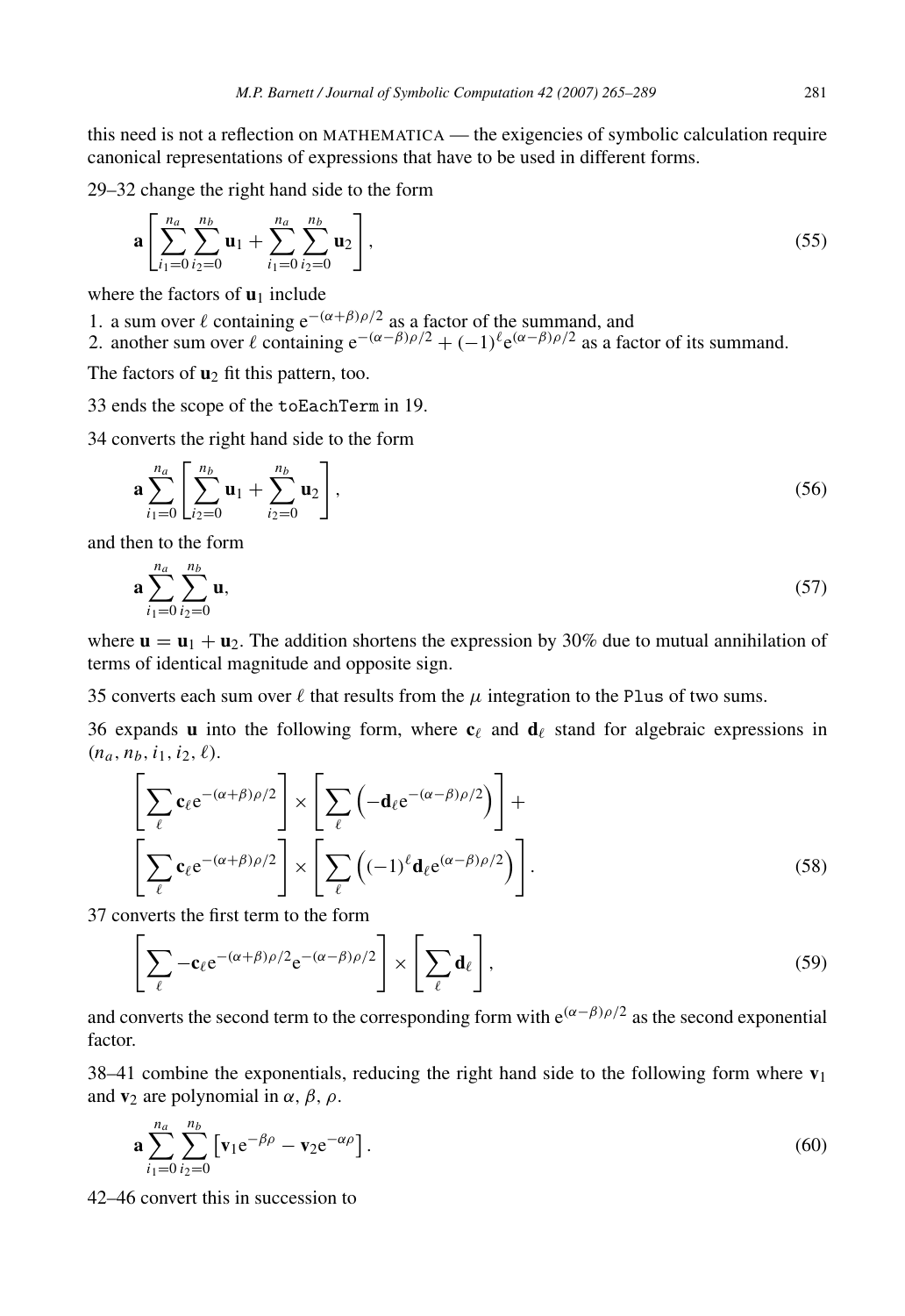$$
\mathbf{a} \sum_{i_1=0}^{n_a} \left[ \sum_{i_2=0}^{n_b} (\mathbf{v}_1 e^{-\beta \rho}) - \sum_{i_2=0}^{n_b} (\mathbf{v}_2 e^{-\alpha \rho}) \right], \tag{61}
$$

$$
\mathbf{a} \times \left[ \mathbf{w} e^{-\beta \rho} \sum_{i_1=0}^{n_a} \sum_{i_2=0}^{n_b} \mathbf{v}'_1 - \mathbf{w} e^{-\alpha \rho} \sum_{i_1=0}^{n_a} \sum_{i_2=0}^{n_b} \mathbf{v}'_2 \right],
$$
(62)

<span id="page-17-1"></span>
$$
\mathbf{g} \times \left[ e^{-\beta \rho} \sum_{i_1=0}^{n_a} \sum_{i_2=0}^{n_b} \mathbf{v}'_1 - e^{-\alpha \rho} \sum_{i_1=0}^{n_a} \sum_{i_2=0}^{n_b} \mathbf{v}'_2 \right].
$$
 (63)

where  $\mathbf{v}'_1$  and  $\mathbf{v}'_2$  are polynomial in  $\alpha$ ,  $\beta$ ,  $\rho$  and **g** is algebraic in  $(n_a, n_b, \alpha, \beta, \rho)$ . Note the right to left action of the Distribute functions in line 42, in accordance with the targeting principle P5(3) in Section [3.](#page-2-0)

I constructed the pipe expression interactively. At each stage of the development, I inspected the heads and lengths and short forms of pieces of the most recent intermediate result, using some further MATHSCAPE tools, and went on to the next step without bothering to record the details that I had found. Often, the inspection of one step was helped by scrolling back to see how I had analyzed the previous step. The entire process went quite rapidly. Writing the explanation, with surrogates for subexpressions, was far more arduous and time consuming than developing the statement. Several MATHSCAPE functions help the analysis of scripts. For example, the cumulative effects of  $op[Jnaf]$  through line (\* 42 \*) is shown by

```
eqn[Jdefn] //
(op[Jnaf] // toThe[toTheRhs][toArguments[Range[-4, -1]][_->Identity]])
```
Note that in this expression, toTheRhs is the head of a piece of an operator that refers to the right hand side of an operand — the operator itself does not contain a right hand side.

#### <span id="page-17-0"></span>*6.2. Exploring the prototype*

The byte count of the MATHEMATICA form of the explicit formula for  $J_{n_a,0,0,n_b,0,0}$  is 18,968. It is particularized to  $J_{0.0,0,0,0,0}$  by

```
eqn[fromJnaf[0,0]] =eqn[Jnaf] //
 pipe[
  na->0, nb->0, toEachSum[fullExpand]^2, toTheRhs[Simplify]]
```
Hence:

$$
J_{0,0,0,0,0,0} = \frac{8\pi}{(\alpha^2 - \beta^2)^3 \rho} \left[ \beta (4\alpha + \alpha^2 \rho - \beta^2 \rho) e^{-\alpha \rho} + \alpha (-4\beta + \alpha^2 \rho - \beta^2 \rho) e^{-\beta \rho} \right].
$$
\n(64)

For consistency with the existing literature, define *X* and transpose to equations for  $\alpha^2$  and  $\beta^2$  by

```
eqn[J, X] = X == alpha^2-beta^2;eqn[alphaSqd] = eqn[J, X] // solveLinear[alpha^2];
eqn[betaSqd] = eqn[J, X] // solveLinear[beta^2];
eqn[J[0,0]] =
 eqn[fromJnaf[0,0]] //
 toTheRhs[
   brule[alphaSqd], Simplify,
   to[Plus][containing[-4], innermost][factorOut[-1]],
ReleaseHold]
```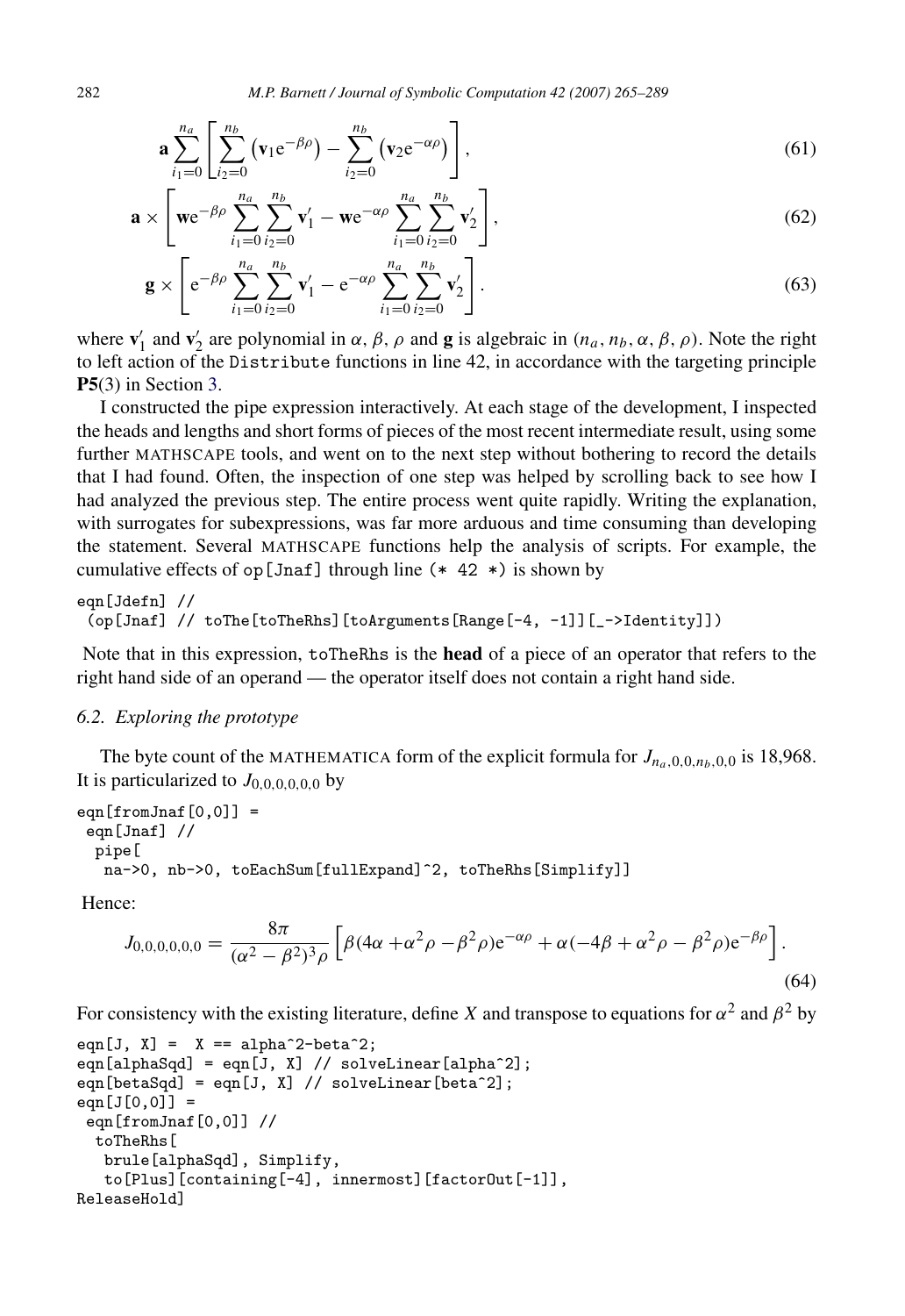This reduces the integral to

$$
\frac{8\pi}{\rho X^3} \left[ \beta (4\alpha + \rho X) e^{-\alpha \rho} - \alpha (4\beta - \rho X) e^{-\beta \rho} \right]
$$
\n(65)

in agreement with the result in [Coulson](#page-24-14) [\(1942\)](#page-24-14). This final reduction that enables visual comparison with published formulas prompted the initial development of targeting functions. Several of Coulson's colleagues and students contributed to [Coulson](#page-24-14) [\(1942\)](#page-24-14), and their styles of simplification differed slightly. To convert the direct results of an algorithm (that, by its nature, is systematic) to the published formulas I had to throw the emphasis onto powers of  $\alpha$  in some subexpressions and onto powers of  $\beta$  in other subexpressions without a consistent pattern. Targeting functions grew out of cliches to facilitate the necessary transformations.

Eqs. [\(41\)](#page-14-2)–[\(43\)](#page-14-3) are formed *via* the unconventional expression corresponding to [\(63\)](#page-17-1) with  $[(Z^{(\alpha)} = \cdots) \times e^{-\alpha \rho}) + (Z^{(\beta)} = \cdots) \times e^{-\beta \rho}]$  in place of the bracketed Plus, where the · · · stand for the two coefficient expressions. The embedded equations are extracted by the <code>MATHSCAPE</code> instances<code>Of</code> function that wraps MATHEMATICA <code>Cases</code>. Then the pieces of  $Z^{(\alpha)}$ and  $Z^{(\beta)}$  are formed *via* similar smaller embedded equations. The actual MATHSCAPE statements that extract  $Z^{(\alpha)}$  and its pieces are

```
Thread<sup>[</sup>
 set.<sub>[</sub>
  eqn[Jnaf, #]& /@ {Za, Zb},
  eqn[Jnaf][[2]] //
   pipe[
    toTheCoefficientOf[exp[-alpha rho]][Za==#&],
    toTheCoefficientOf[exp[-beta rho]][Zb==#&],
    instancesOf[lhs_==rhs_]]]] /. set -> Set;
eqn[Jnaf, toZs] = eqn[Jnaf] /. (bruleReverse[Jnaf, #]& /@ {Za,Zb})
eqn[Jnaf, Zaa] =
 eqn[Jnaf, Za][[2]] //
  pipe[
   toSummand[2][
    toFactor[containing[sum]][
     numberTheTerms,
     term[n_{]}[v_{]} : > Zaa[n] == v];instancesOf[lhs_ == rhs_]];
eqn[Jnaf, ZaFromZaa] =
 eqn[Jnaf, Za] /. bruleReverse[Jnaf, Zaa]
```
#### <span id="page-18-0"></span>*6.3. The generalization*

The general formula for any  $(n_a, m_a, \ell_a, n_b, m_b, \ell_b)$  consistent with [\(2\)](#page-6-4) is constructed by  $eqn[forJ, ells] = ellenV = (ella + ells)/2$ op[Jclosed] = toTheRhs[ (\* 3x \*) brule /@ {cosAtoElliptic, cosBtoElliptic, sinAtoElliptic, sinBtoElliptic, raToElliptic, rbToElliptic}, (\* 4 \*) grule[volumeIntegral, elliptic],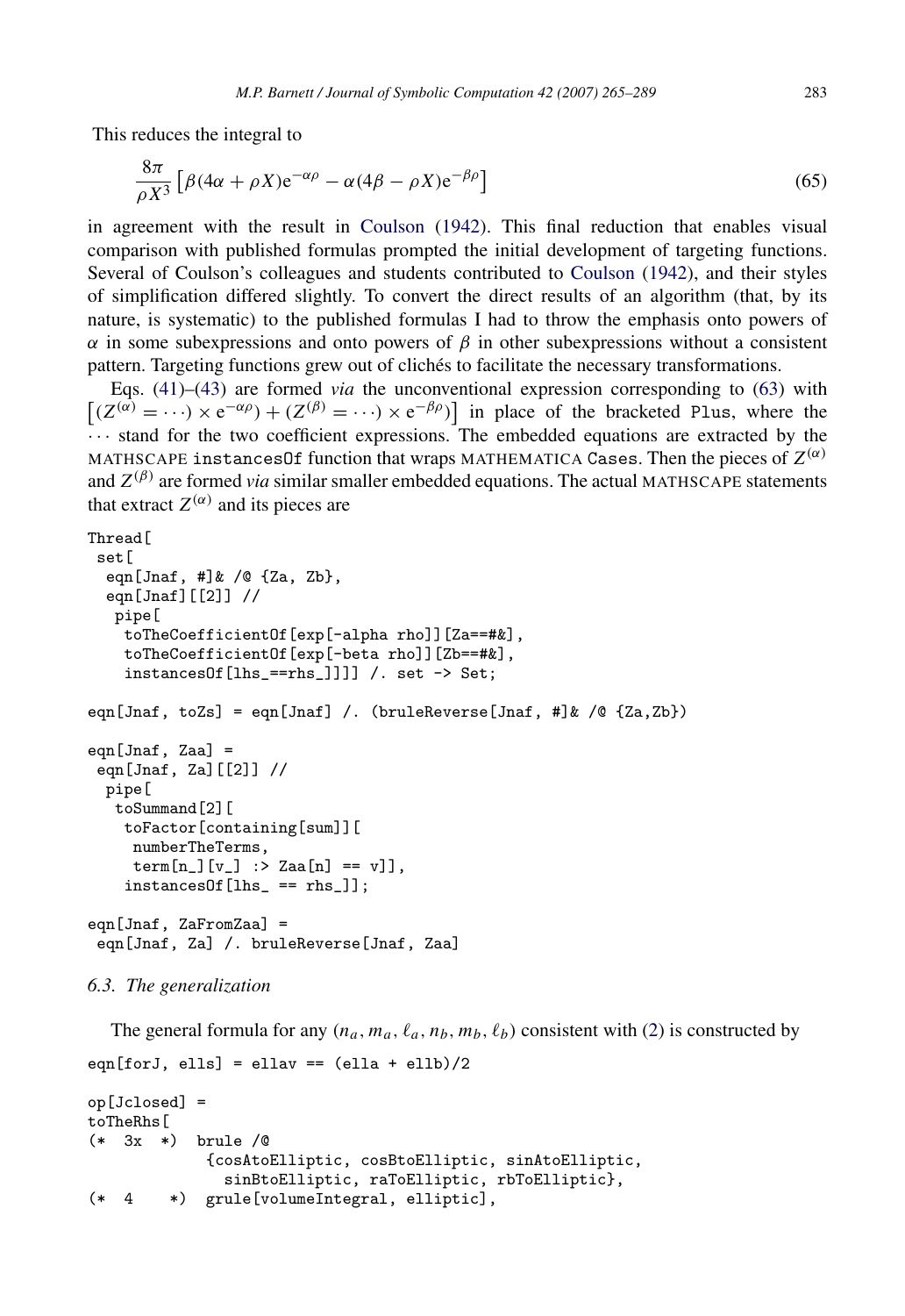```
(* 5 *) useElementary, PowerExpand, disuseElementary,
(* 5x *) brule[forJ, ells],<br>(* 6 *) toTheArgumentOfTh
        (* 6 *) toTheArgumentOfTheExp[
...<br>(* 10 *)
          grule[binomialExpansion],
(* 11x *) to Sum [1, containing [i]][i->i[#]] & /@ Range[6],
(* 12x *) to [- \text{sum}[-1][1][1] [moveCoefficientRight] \hat{ } 6,
(* 15x *) toSums[Range[6] ][expandAndDistribute],
(* 16 *) toIntegrals[{1,2,3}][expandAndDistribute],
...
(* 35 *) toSum[innermost][expandAndDistribute],
(* 36x *) toSummand[6] [Expand],
(* 37 *) toSum[innermost][moveCoefficientLeft],
(* 38x *) toSummand[6][
(* 39 *) grule[expProd],
(* 40 *) toEachExp[Simplify],
(* 41 *) collectByArguments[exp],
(* 42x *) toTheCoefficientOfEach[exp][hold]],
(* 42y *) toSum[Range[6]][Distribute],
(* 42z *) hold -> Identity,
(* 43 *) toEachSummand[Factor],
(* 45x *) to Each [sum [i][#], _ ] [ ] ] [
              moveCoefficientLeft]& /@ Reverse[Range[6]],
(* 46 *) Factor,
(* 47x *) brule[forJ, ells]];
```

```
eqn[Jclosed] = eqn[Jdefn] // op[Jclosed]
```
Lines 4, 5, 6–10, 16–35, 37, 39–41, 43 and 46 are kept unchanged from the prototype. The indexes i1 and i2 have been changed to i[1] and i[2], to allow indexed names up to i[6]for the summation indexes. Line 3x extends line 3 in op [Jnaf] to allow for sines and cosines. Lines 5x and 47x allow for the presence of ellav. Lines 11x, 12x, 15x, 36x, 38x, 42y and 45x allow for six binomial expansion indexes. Lines 42x and 42z protect the result of collecting the coefficients of the exponentials from the distribution of summation. Line 45x moves the minus sign from the summand over  $i[6]$  outward, to annihilate a minus sign at the start of the overall expression. This is done to give a final result that collapses to the prototype when  $m_a = \ell_a = m_b = \ell_b = 0$ . The byte count of the general formula is 62,160. The overall structure of the general formula is similar to [\(42\)](#page-14-4) with a six-fold instead of two-fold sum and six  $Z^{(\alpha)}$  coefficients again.

The general formula for the case  $\alpha = \beta$  is produced by a simple adaptation of op [Jclosed].

### *6.4. Checking*

∂

Several identities connect the *J* integrals. The symmetry of [\(1\)](#page-5-2) is expressed by

$$
J_{n_a, m_a, \ell_a, n_b, m_b, \ell_b}(\alpha, \beta, \rho) = J_{n_b, m_b, \ell_b, n_a, m_a, \ell_a}(\beta, \alpha, \rho).
$$
 (66)

Differentiation with respect to  $\alpha$  and  $\beta$  raise the power of  $r_a$  and  $r_b$ , respectively, in the integrand.

$$
\frac{\partial}{\partial \alpha} J_{n_a, m_a, \ell_a, n_b, m_b, \ell_b}(\alpha, \beta, \rho) = -J_{n_a+1, m_a, \ell_a, n_b, m_b, \ell_b}(\alpha, \beta, \rho),\tag{67}
$$

$$
\frac{\partial}{\partial \beta} J_{n_a, m_a, \ell_a, n_b, m_b, \ell_b}(\alpha, \beta, \rho) = -J_{n_a, m_a, \ell_a, n_b+1, m_b, \ell_b}(\alpha, \beta, \rho). \tag{68}
$$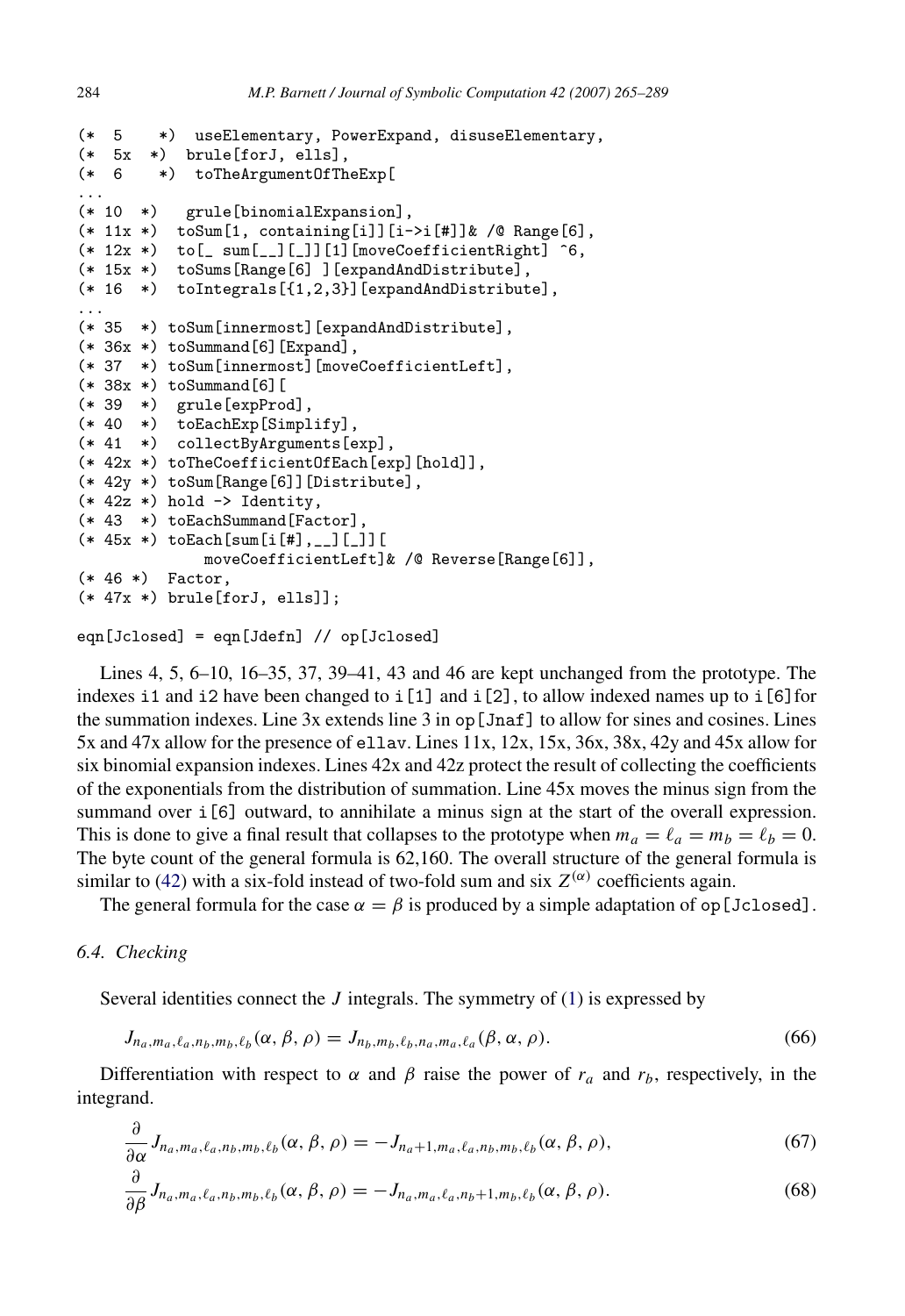The limit when  $\rho$  goes to zero is a one-center integral. The  $(r_a, \theta_a, \phi)$  and  $(r_b, \theta_b, \phi)$  coordinate systems coalesce. Drop the subscripts. Then the limit factors into elementary integrals that the built-in Integrate of MATHEMATICA evaluates.

$$
\lim_{\rho \to 0} J_{n_a, m_a, \ell_a, n_b, m_b, \ell_b}(\alpha, \beta, \rho)
$$
\n
$$
= \int_{r=0}^{\infty} r^{n_a + n_b + 2} e^{-(\alpha + \beta)r} dr \int_{\theta=0}^{\pi} \cos^{m_a + m_b} \theta \sin^{\ell_a + \ell_b + 1} \theta d\theta \int_{\phi=0}^{2\pi} d\phi.
$$
\n(69)

The identity  $\cos^2 \theta + \sin^2 \theta = 1$  gives two more identities between the *J* s.

$$
J_{n_a+2,m_a,\ell_a,n_b,m_b,\ell_b}(\alpha, \beta, \rho)
$$
  
=  $J_{n_a+2,m_a+2,\ell_a,n_b,m_b,\ell_b}(\alpha, \beta, \rho) + J_{n_a+2,m_a,\ell_a+2,n_b,m_b,\ell_b}(\alpha, \beta, \rho),$   
 $J_{n_a,m_a,\ell_a,n_b+2,m_b,\ell_b}(\alpha, \beta, \rho)$   
=  $J_{n_a,m_a,\ell_a,n_b+2,m_b+2,\ell_b}(\alpha, \beta, \rho) + J_{n_a,m_a,\ell_a,n_b+2,m_b,\ell_b+2}(\alpha, \beta, \rho).$  (71)

Elementary trigonometry also gives  $r_a \cos \theta_a + r_b \cos \theta_b = \rho$  and  $r_a \sin \theta_a = r_b \sin \theta_b$ . Hence

$$
J_{n_a, m_a, \ell_a, n_b+1, m_b+1, \ell_b}(\alpha, \beta, \rho)
$$
  
=  $\rho J_{n_a, m_a, \ell_a, n_b, m_b, \ell_b}(\alpha, \beta, \rho) - J_{n_a+1, m_a+1, \ell_a, n_b, m_b, \ell_b}(\alpha, \beta, \rho),$   

$$
J_{n_a, m_a, \ell_a, n_b+1, m_b, \ell_b+1}(\alpha, \beta, \rho) = J_{n_a+1, m_a, \ell_a+1, n_b, m_b, \ell_b}(\alpha, \beta, \rho).
$$
 (72)

In principle, replacing the *J* s in all of these identities by the general formula gives an expression that can be reduced to True. This is challenging. For present purposes, I show plausibility by evaluating the identities for a succession of *J*s with explicit indexes. The following function opens up the nested sums:

```
vJ[na$_, ma$_, ella$_, nb$_, mb$_, ellb$_] :=
 (eqn[Jdefn] // op[Jclosed]) //
 pipe[
   na->na$, ma->ma$, ella->ella$, nb->nb$, mb->mb$, ellb->ellb$,
   toSum[outermost][fullExpand]^8];
```
Then, typically, the following function applies the symmetry test.

```
symmetryTest[na$_, ma$_, ella$_, nb$_, mb$_, ellb$_] :=
((vJ[na$, ma$, ella$, nb$, mb$, ellb$][[2]] -
(vJ[nb$, mb$, ellb$, na$, ma$, ella$] [[2]] /.
  {alpha->beta, beta->alpha})) // Simplify) === 0
```
The statement

```
(Table[symmetryTest[na, ma, ella, nb, mb, ellb],
{na, 0, nhat}, {ma, 0, na}, {ella, 0, na-ma},
{nb, 0, na}, {mb, 0, nb}, {ellb, 0, nb-mb}] //
 Flatten) /. List -> Plus
```
evaluates the test for all distinct *J*s with  $n_a \leq \hat{n}$  and returns  $\bar{n} \times \text{True}$ , where  $\bar{n}$  is the number of integrals that are tested.

The most exacting test of the general formula has been its use to compute large numbers of overlap integrals that match the results of my earlier work.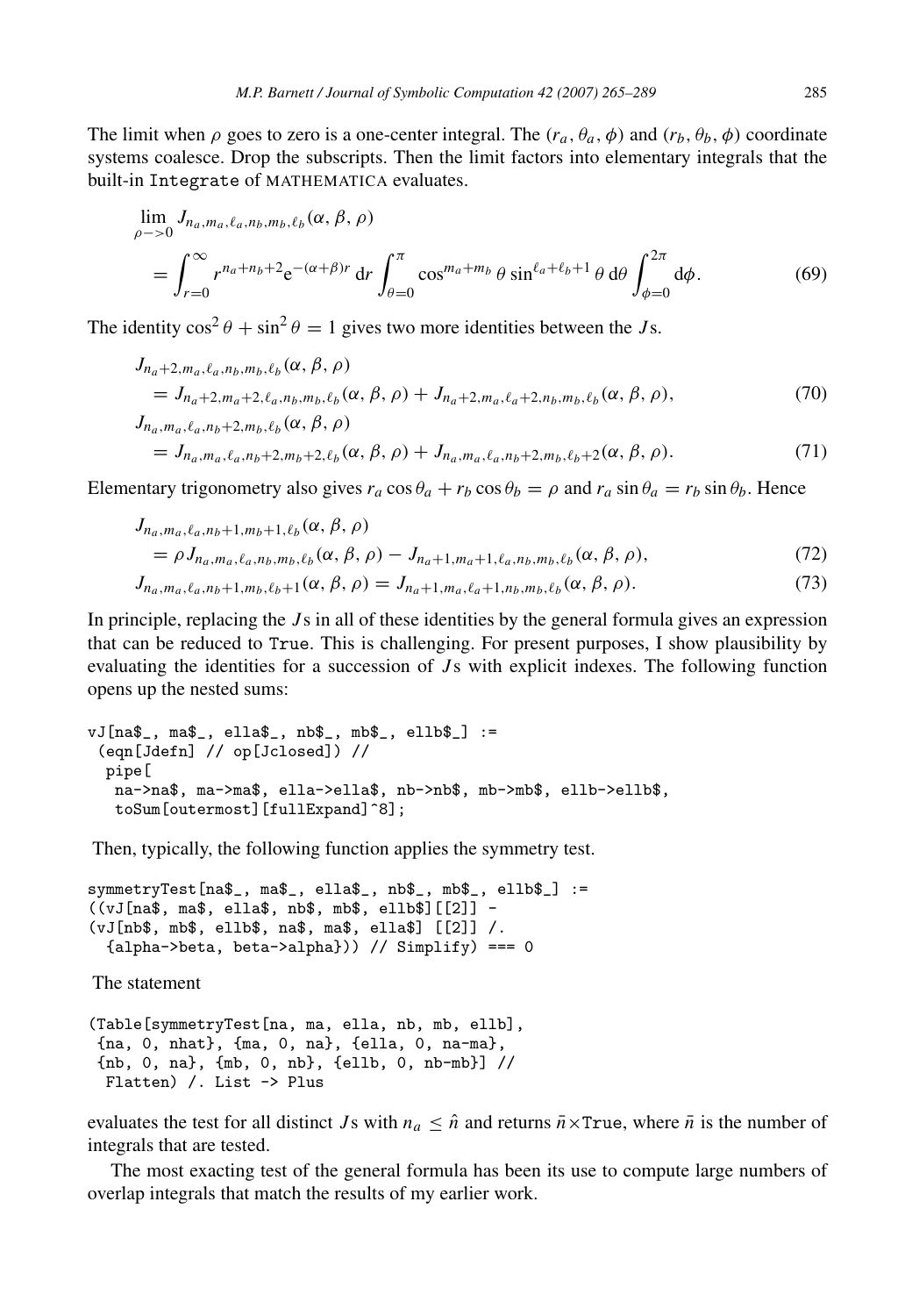# <span id="page-21-0"></span>7. Molecular integrals

Most of my work using MATHSCAPE has dealt with the molecular integrals of computational chemistry. The overlap integrals (which are closely related to the *J* s) and the other kinds of molecular and atomic integral are used in work on electronic structure that starts from the Schrödinger equation. The integrals comprise the elements of massive matrices that are fed into eigenvalue software. These '*ab initio*' calculations usually approximate the 'wave functions' (eigenfunctions) by sums of products of 'atomic orbitals'. Each of these is a function of the coordinates of an electron relative to an atomic nucleus. The nuclei are considered to be at rest, relative to the movement of the electrons (Born–Oppenheimer approximation). The best approximation for a given number of terms uses Slater orbitals, also called E(lectronic) T(ype) O(rbital)s, that comprise a complete orthogonal set enumerated by the quantum numbers  $(n, \ell, m)$ 

$$
\sqrt{\frac{2^{2n-\delta_m}k^{2n+1}(2\ell+1)(\ell-m)!}{(2n)!\pi(\ell+m)!}}\mathbf{r}^{n-1}\mathbf{e}^{-k\mathbf{r}}P_{\ell}^m(\cos\vartheta)\begin{Bmatrix}\cos\\ \sin\end{Bmatrix}\begin{pmatrix}m\varphi\end{pmatrix}
$$
(74)

where  $\delta_m$  is the Kronecker delta (1 when  $m = 0$  and 0 otherwise). The quantum numbers are integers that satisfy the constraints  $n \geq 1, 0 \leq \ell \leq n, 0 \leq m \leq \ell$ .  $P_{\ell}^{m}$  is the associated Legendre polynomial. The solid spherical harmonic  $r^{\ell} P_{\ell}^{m}(\cos \theta) \{\cos |\sin \}(m\phi)$  is a product of non-negative powers of  $(x, y, z)$  with total exponent  $\ell$ . The overlap integral is a measure of the spatial overlap of two orbitals of a single electron

$$
\int_{\mathbb{R}^3_1} \Psi(A, 1, q_1) \Psi(B, 1, q_2) \, dV_1 \tag{75}
$$

where  $\Psi(X, i, q)$  denotes an atomic orbital of electron *i* associated with nucleus *X*, with triple quantum number  $q$ .  $\mathbb{R}^3$  is the Euclidean space of electron *i* and  $dV$ *i* is its space element.

The distance between electrons  $i$  and  $j$  is written  $r_{ij}$  and the potential energy function in the Schrödinger equation contains a term  $1/r_{ij}$  for every pair of electrons in the model. Hence integrals of the form:

<span id="page-21-1"></span>
$$
\int_{\mathbb{R}^3_1} \int_{\mathbb{R}^3_2} \Psi(A, 1, q_1) \Psi(B, 1, q_2) \frac{1}{r_{12}} \Psi(C, 2, q_3) \Psi(D, 2, q_4) dV_1 dV_2.
$$
 (76)

Denote the association of electrons and nuclei in [\(76\)](#page-21-1) by (*abcd*). The main kinds of two-electron integral are Coulomb (*aabb*), hybrid (*aaab*), exchange (*abab*), 3-centre Coulomb (*aabc*), 3 centre exchange (*abac*) and 4-centre (*abcd*).

As mentioned earlier in this paper, I worked on the problem of molecular integrals from 1948 until the mid 1960s. I resumed the work in about 1990 at the suggestion of two members of Leland Allen's group who used the John von Neuman National Supercomputer Laboratory where I spent part of my time as a Visiting Scientist, developing some models of biological information processing. I found a way to circumvent a convergence problem in certain 3-centre integrals [\(Barnett,](#page-23-4) [1989,](#page-23-4) [1990,](#page-23-5) [1991\)](#page-23-6) that other authors had found in the 1970s. Then, as a Visiting Research Collaborator in the Allen group at Princeton University, I developed new formulas for the auxiliary functions needed to compute overlap, (*aabb*) and (*aaab*) integrals [\(Barnett,](#page-23-7) [2000a\)](#page-23-7). I developed efficient computational procedures for the (*aabb*) and (*aaab*) integrals, and constructed a table of closed formulas for a considerable number of these [Barnett](#page-24-18) [\(2000b\)](#page-24-18). Then I constructed a table of formulas for nearly 10,000 overlap integrals [\(Barnett,](#page-24-0) [2003b\)](#page-24-0) and found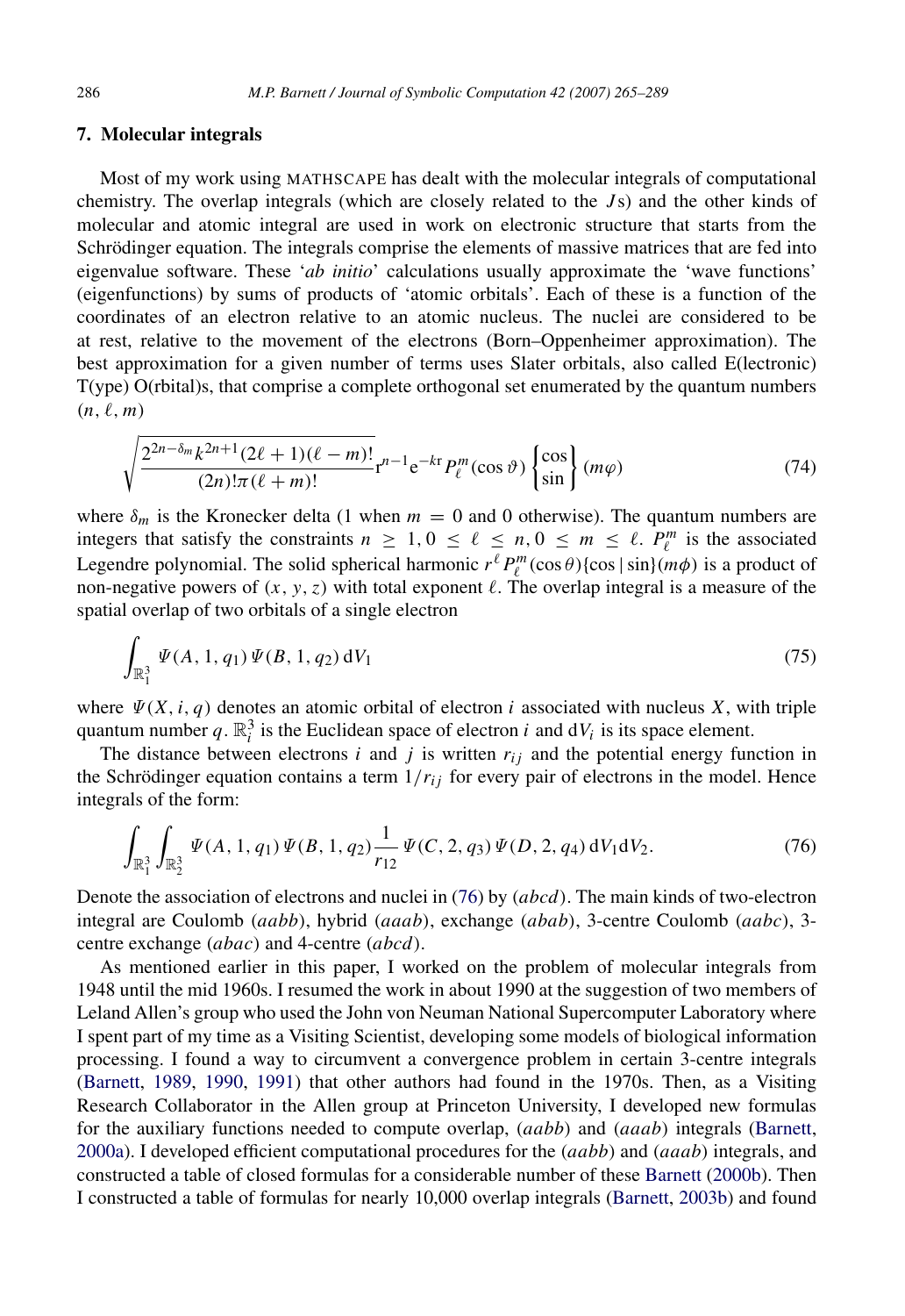significant errors in work of some other authors for further overlap integrals with very high quantum numbers [\(Barnett,](#page-24-16) [2002\)](#page-24-16). I developed a method for transforming surface harmonics and constructed an extensive table of the relevant coefficients [\(Barnett,](#page-24-19) [2003a\)](#page-24-19). A key stage in the reduction of the (*abab*) and (*abac*) was resolved [\(Barnett,](#page-23-8) [1998b\)](#page-23-8). All this work used the socalled molecular  $\zeta$ -function method [\(Barnett and Coulson,](#page-24-8) [1951;](#page-24-8) [Barnett,](#page-23-0) [1963\)](#page-23-0). It is dominated by special functions of mathematical physics and manipulation of surface harmonics. Related work on electronic structure of small atoms and molecules includes [\(Barnett et al.,](#page-24-20) [2001;](#page-24-20) [Barnett](#page-24-21) [and Capitani,](#page-24-21) [2006a](#page-24-21)[,b\)](#page-24-22). Mechanized optimization is discussed in [Barnett](#page-24-0) [\(2003b\)](#page-24-0).

Whilst work on integrals over Slater orbitals is a necessary and ongoing topic of research, mention must be made that the overwhelming body of electronic structure calculations use Gaussian wave functions that contain  $\exp(-kr^2)$  instead of  $\exp(-kr)$  to simplify the evaluation of the multi-centre integrals.

#### <span id="page-22-0"></span>8. Discussion

An account of MATHSCAPE that discusses its application to the proof of mathematical formulas must take note of THEOREMA and other systems that perform proofs in more highly automated ways. The website [\(Theorema publications,](#page-24-23) [2004\)](#page-24-23) maintains a current list of publications of the THEOREMA group of Bruno Buchberger at the University of Linz. These report work on automatic theorem proving in Zermelo–Frankel set theory, predicate logic, computational origami, merge sorting and Buchberger's algorithm. The main link to the pedagogic examples presented at ISSAC 2002 [http://www.risc.uni](#page-24-24)[linz.ac.at/research/theorema/software/demos/issac\)](#page-24-24) leads to further work of a similar nature. Given the power of THEOREMA and the level of interest that it engenders, there is a need to connect it to the concerns of natural scientists who use symbolic calculation. The work [\(Windsteiger,](#page-24-25) [2003\)](#page-24-25) on the Neville polynomial interpolation algorithm provides the beginning of a bridge. Engaging natural scientists in accounts of this kind of material would be very beneficial.

Although the proof in Section [5](#page-9-0) is directed very tightly by the user, the mechanized use of analogy in MATHSCAPE proofs that is illustrated in Section [6](#page-13-0) and in some material accessible on the web [\(Barnett,](#page-24-26) [2005a\)](#page-24-26) does bring MATHSCAPE applications a little towards the field of automated theorem proving — and interactivity does feature in the title of the THEOREMA work [\(Piroi and Kutsia,](#page-24-27) [2005\)](#page-24-27). My MATHSCAPE work overlaps several projects that have links in the 'Automated deduction systems and groups' and 'Strategies in automatic deduction' websites [\(Automated deduction systems and groups,](#page-23-9) [2003;](#page-23-9) [Systems incorporating flexible strategy-based](#page-24-28) [reasoning,](#page-24-28) [2004\)](#page-24-28). High level mnemonics feature in PROVERB (The [PROVERB](#page-24-29) project, [2000\)](#page-24-29) as well as THEOREMA and MATHSCAPE. My efforts to build a body of material concerning special functions of mathematical physics is in the spirit of MKM [\(Adams and Davenport,](#page-23-10) [2004\)](#page-23-10).

Most mathematical discourse in the natural sciences is dominated by the use of equations and identities. Discourse in algebra, geometry and logic, however, is dominated by predicates and assertions and rules of inference. I have started to explore extensions of MATHSCAPE to deal with these [\(Barnett,](#page-24-26) [2005a\)](#page-24-26). I find the analysis of proof methods by Pölya (Pólya, [1954\)](#page-24-30) extremely helpful.

A major recent development in the THEOREMA project has been the introduction of logicographic symbols that depict mathematical entities and concepts graphically [\(Buchberger,](#page-24-31) [2001\)](#page-24-31). An anonymous referee has suggested that I incorporate this tactic in future developments of MATHSCAPE. I do use one graphical tactic already — a 'topological' description of the computational path to recurrence formulas for sets of integrals characterized by two integer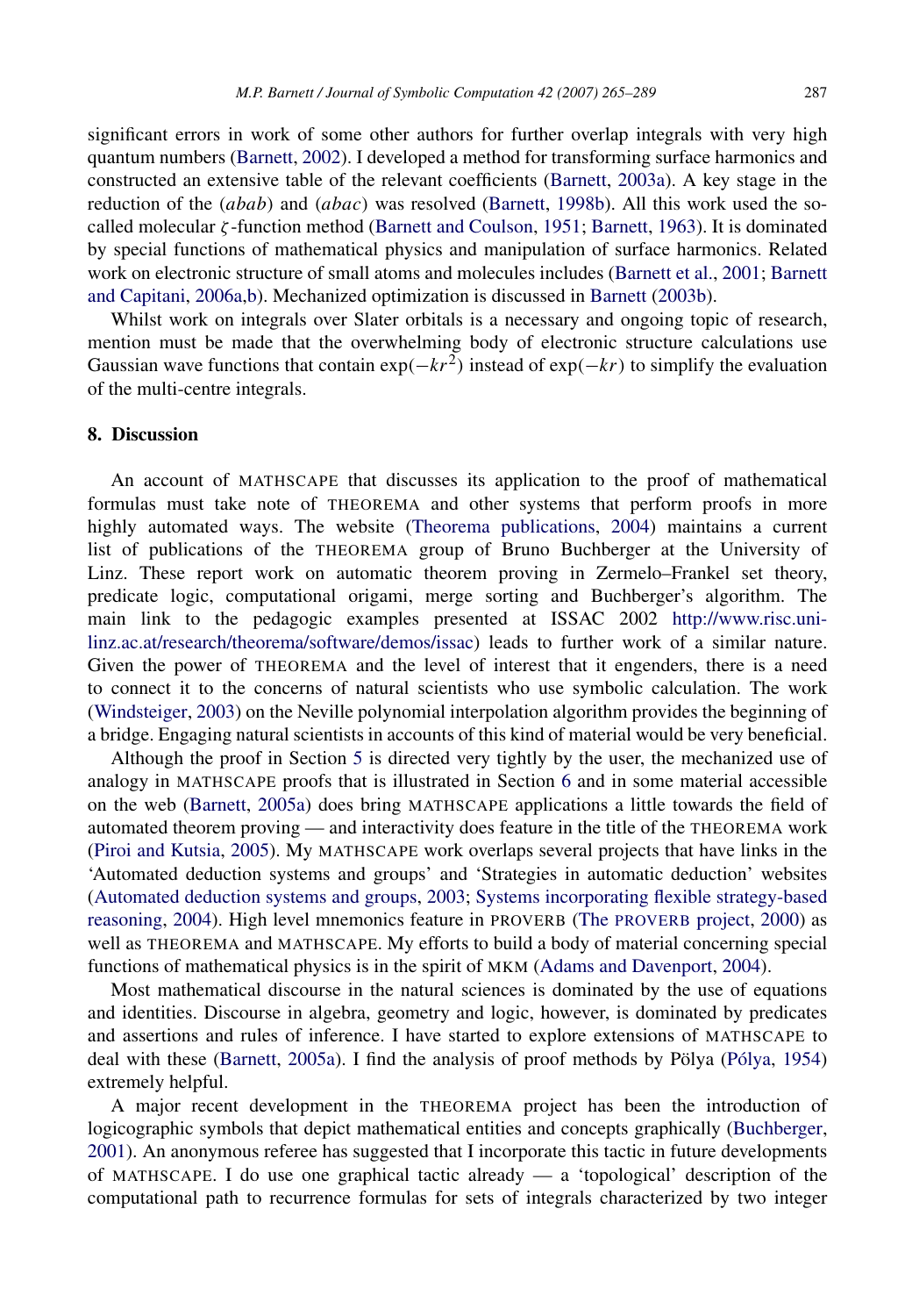indexes [\(Barnett,](#page-24-32) [2003c\)](#page-24-32). A possibility that comes to mind immediately is to use (nested) rectangles around a summand to indicate (multiple) summation. Then:

$$
\boxed{x_1 + x_2} \longrightarrow \boxed{x_1 + x_2}
$$

depicts

$$
\sum \sum (x_1 + x_2) \longrightarrow \sum \left( \sum x_1 + \sum x_2 \right).
$$

This convention can be extended to a variety of operations on sums, integrals and other functionals, using different line styles to distinguish different operators, allowing simple depiction of commutation.

Logicographic symbols provide a very natural approach when calculating the properties of physical, chemical, biological, geological and engineering systems that [\(1\)](#page-5-2) are defined conveniently by diagrams, *e.g.* molecules of organic substances, and metabolic pathways, and/or [\(2\)](#page-6-4) produce diagrams, *e.g.* spin coupling in nuclear magnetic resonance, and Feynman diagrams in high energy physics. Recently, I started to explore notations analogous to the pipe function to model the cumulative effect of physical processes that take place sequentially over a period of time [\(Barnett,](#page-24-33) [2005b\)](#page-24-33). The use of logicographic symbols in this work needs careful consideration, too.

The National Research Council report 'Mathematical challenges from theoretical/ computational chemistry' called on mathematicians, computer scientists, chemists and chemical biologists to overcome cultural differences in reaching out to the languages, mindsets and interests of each other [\(National Research Council,](#page-24-34) [1995\)](#page-24-34). I was trained as a chemist but I have taught both natural science and computer science and I am vividly aware of these differences. I hope that this paper will help the common cause of bringing the subjects together.

# Acknowledgements

Because a large part of this paper encapsulates material developed over the past 15 years, I thank L.C. Allen and J.F. Capitani for their support, advice and encouragement throughout this time, K.M. Perry for his essential participation in the early stages of the work, M. Minimair for help in crafting the present paper, and a referee for several valuable comments.

# References

- <span id="page-23-3"></span>Abramowitz, M., Stegun, I., 1964. Handbook of Mathematical Functions. National Bureau of Standards, Washington, DC.
- <span id="page-23-10"></span>Adams, A.A., Davenport, J.H., 2004. Mathematical knowledge management. In: Lecture Notes in Computer Science, vol. 3119. Springer.
- <span id="page-23-9"></span>Automated deduction systems and groups, 2003. [http://www-unix.mcs.anl.gov/AR/others.html.](http://www-unix.mcs.anl.gov/AR/others.html)
- <span id="page-23-0"></span>Barnett, M.P., 1963. In: Alder, B. (Ed.), Methods of Computational Physics, vol. 2. Academic Press, New York, pp. 95–153.
- <span id="page-23-4"></span>Barnett, M.P., 1989. Partial fraction formulas to sum slowly convergent series. SIGSAM Bulletin 23 (3), 13–86.
- <span id="page-23-5"></span>Barnett, M.P., 1990. Molecular integrals over Slater orbitals. Chem. Phys. Lett. 166 (1), 65–70.
- <span id="page-23-6"></span>Barnett, M.P., 1991. Summing  $P_n(\cos \theta) / p(n)$  for certain polynomials  $p(n)$ . Comput. Math. Appl. 21 (10), 79–86.
- <span id="page-23-1"></span>Barnett, M.P., 1993. Implicit rule formation in symbolic computation. Comput. Math. Appl. 26 (1), 35–50.
- <span id="page-23-2"></span>Barnett, M.P., 1998a. Combining Mathematica and TeX. TUGboat 19 (2), 147–158.

<span id="page-23-8"></span>Barnett, M.P., 1998b. A prototype three-center integral. [http://www.princeton.edu/](http://www.princeton.edu/~allengrp/ms/other/axcat.pdf)∼[allengrp/ms/other/axcat.pdf.](http://www.princeton.edu/~allengrp/ms/other/axcat.pdf)

<span id="page-23-7"></span>Barnett, M.P., 2000a. Symbolic calculation of auxiliary functions for molecular integrals over Slater orbitals. Int. J. Quant. Chem. 76 (3), 464–472.